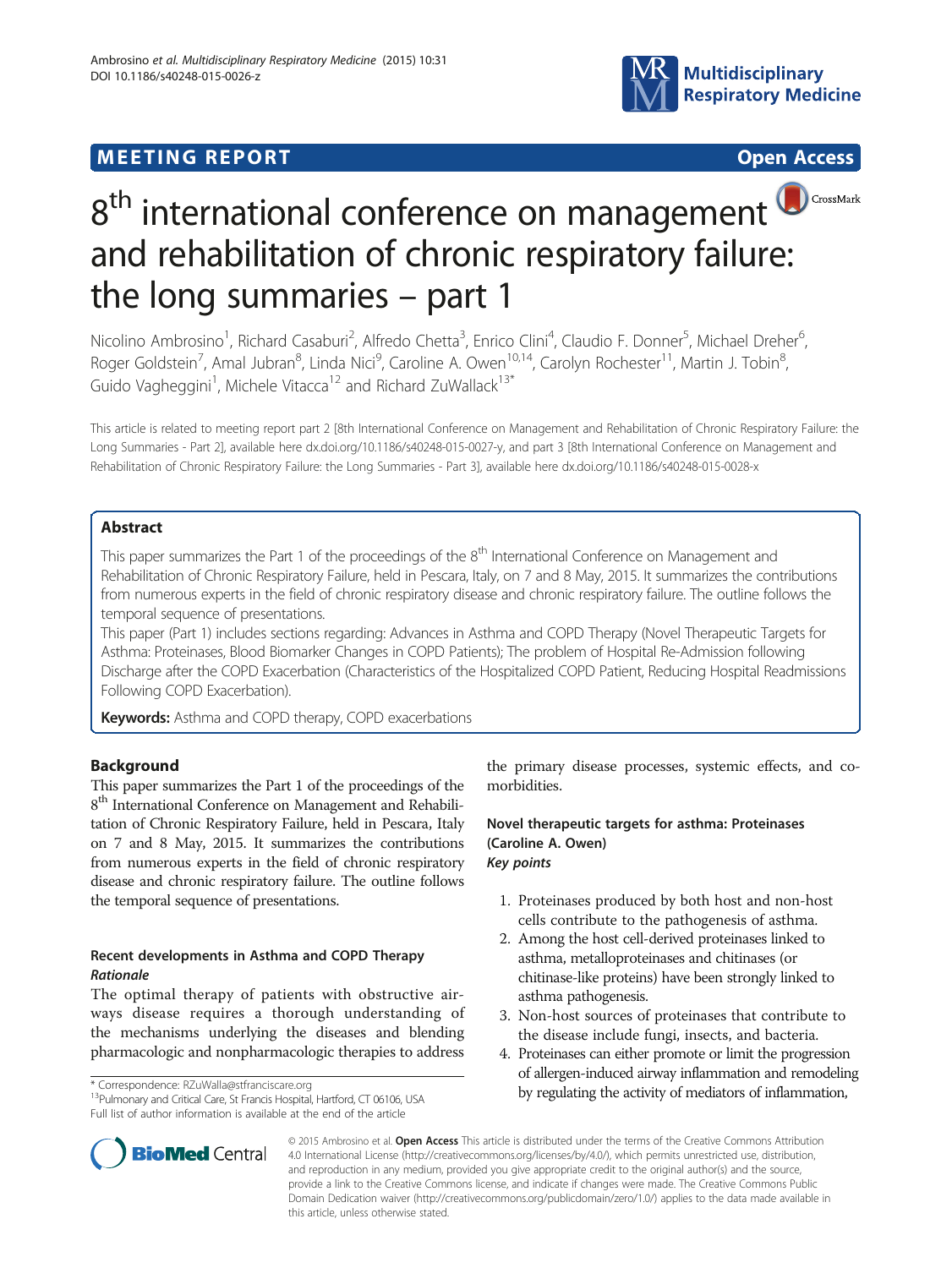leukocyte apoptosis, mucus metaplasia, TH2 airway inflammation, or airway remodeling processes.

5. Host-derived metalloproteinases have potential to be therapeutically targeted to improve the morbidity and mortality associated with asthma.

## Background

Asthma is the most common chronic respiratory disease, and is the 5<sup>th</sup> most common cause of death due to respiratory causes [[1, 2](#page-11-0)]. Asthma severity reflects genetic and environment influences. When a genetically-susceptible individual inhales allergens, this may induce a TH2-type immune response in the airways with release of IgE from B-lymphocytes which triggers mast cell degranulation. Release of mast cell mediators induces the recruitment of eosinophils, TH2 lymphocytes, dendritic cells, and monocytes to the airways [[3\]](#page-11-0). This inflammatory response is associated with structural changes in the airway including mucus metaplasia, sub-epithelial fibrosis, smooth muscle cell hypertrophy and hyperplasia, and angiogenesis. Proteinases derived from both host cells and non-host cells (e.g., fungi, insects, and bacteria) have been linked to asthma by: 1) studies showing changes in the expression of proteinases in blood or lung samples from asthma cases versus controls; and 2) studies of mice either overexpressing or deficient in proteinases in models of allergeninduced airway inflammation. Proteinases promote or limit the development of all pathologies observed in asthmatic airways. The section below will discuss the proteinases that have been implicated in asthma pathogenesis, their activities in regulating disease, and the potential for targeting proteinases as a novel therapeutic strategy in asthma.

## Host cell proteinases and asthma

Among host cell proteinases linked to asthma, members of the metalloproteinase (MP) superfamily [including matrix metalloproteinases (MMPs) and proteinases with a disintegin and a metalloproteinase domain (ADAMs] have been most strongly implicated in asthma pathogenesis.

MMPs MMPs are a family of 24 proteinases (in humans) having multiple domains including a catalytic domain with an active site zinc atom. [[4](#page-11-0)] MMPs degrade extracellular matrix (ECM) proteins in the lung, and also play crucial roles in regulating airway inflammation and remodeling by cleaving cytokines and activating latent growth factors. Most is known about the expression and activities of MMPs −2, −7, −9, and −12 in asthma.

MMP-2 and −9 (gelatinase A and gelatinase B) MMP-2 is produced by airway epithelial cells, macrophages, Tcells, and fibroblasts. MMP-9 is produced by the same cells and also by eosinophils, polymorphonuclear cells, monocytes, and dendritic cells. MMP-9 and −2 are elevated in blood and lung samples from asthma patients [[5](#page-11-0)]. MMP-9 sputum levels are higher in patients with acute versus stable asthma, [[6](#page-11-0)] and increase significantly after challenge with house dust mite protein in patients with allergic asthma [\[7](#page-11-0)]. Plasma MMP-9 levels are also elevated during acute asthma attacks [\[8, 9](#page-11-0)]. Mice deficient in MMP-2 and/or MMP-9 that have been sensitized and challenged with allergens die from asphyxia. These mice also have increased leukocyte counts in the airway walls but reduced leukocyte numbers in the airway lumens [\[10\]](#page-11-0) when compared with allergen-treated wild type (WT) mice. MMP-2 and −9 promote resolution of airway inflammation by cleaving and activating cytokines in the airways thereby creating chemokine gradients that promote egress of leukocytes from the airway walls into the lumen where they are removed by phagocytes such as macrophages [[11](#page-11-0)]. In chronic allergen challenged models, MMP-9<sup>-/-</sup> mice have reduced sub-epithelial fibrosis indicating that MMP-9 promotes sub-epithelial fibrosis [[12](#page-11-0)] which may be due to MMP-9 activating latent growth factors such as transforming growth factor-β [\[13\]](#page-11-0).

MMP-7 (matrilysin) MMP-7 is expressed by airway activated epithelial cells and macrophages. MMP-7 expression is increased mainly in airway epithelial cells in asthmatics, and MMP-7 levels are increased in nasal washing after ragweed allergen challenge [[14](#page-11-0)]. Airway epithelial MMP-7 expression is increased in mice challenged with cockroach allergen. CRA-challenged MMP-7  $^{-/-}$  mice have reduced airway hyper-responsiveness (AHR) to aerosolized acetylcholine challenges and reduced allergic airway inflammation (AAI) compared with CRA-challenged WT mice [\[14](#page-11-0)] indicating that MMP-7 limits AHR and AAI in mice [\[14](#page-11-0)]. MMP-7 increases AHR and AAI in mice by increasing the expression of interleukin-25 (IL-25) and also by proteolytically activating IL-25 which induces the differentiation of TH2 lymphocytes and increases their production of TH2 cytokines. MMP-7 also reduces the number of T-regulatory lymphocytes in the airways of mice which restrain the activation of adaptive immune responses [[14](#page-11-0)].

MMP-12 (metallo-elastase) MMP-12 is produced by activated macrophages and are increased in asthmatics [[15](#page-11-0)]. Allergen-treated MMP-12  $^{-/-}$  mice have reduced AAI and AHR associated with reduced lung levels of chemokine (C-C) ligand-3 (CCL3), CCL2, tumor necrosis factor-α and IL-5. These results indicate that MMP-12 increases AAI in mice likely by increasing lung levels of pro-inflammatory cytokines [\[16\]](#page-12-0).

ADAMs ADAMs are a family of >30 multi-domain proteinases so called because they have a disintegrin and a metalloproteinase domain [[17](#page-12-0)]. They are type-I transmembrane proteinases expressed on cell surfaces. Most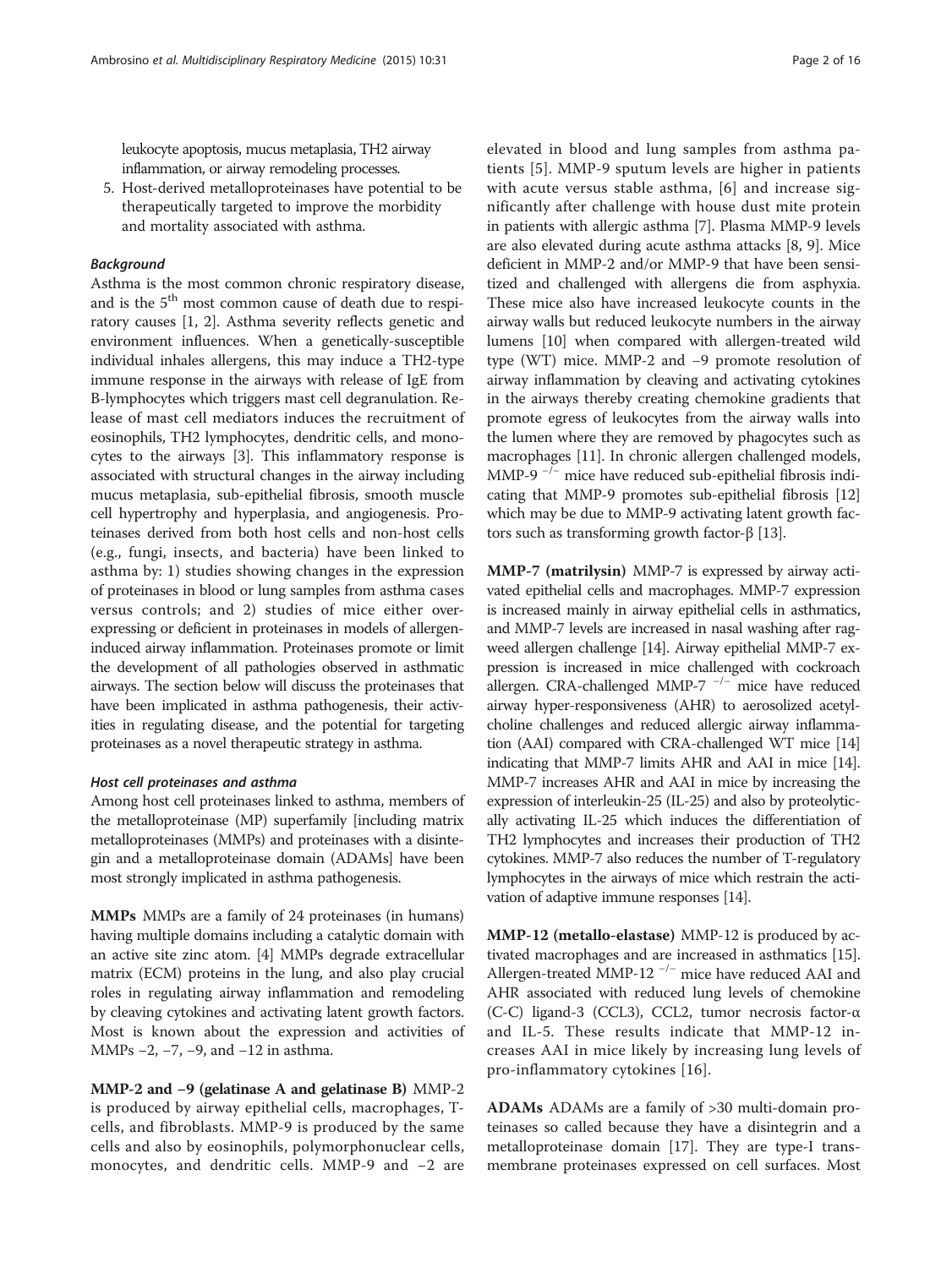ADAMs have a MP domain, a disintegrin domain (which binds to integrins to regulate cell adhesion and migration), an epithelial growth factor (EFG)-like-cysteine rich domain, and a cytoplasmic tail which can regulate cell signaling [\[17\]](#page-12-0). ADAM33 and ADAM8 have been strongly linked to asthma.

ADAM33 ADAM33 was the first gene to be linked to asthma. In 2002, single nucleotide polymorphisms (SNPs) in the ADAM33 gene were found to be significantly associated with asthma and bronchial hyper-responsiveness [[18](#page-12-0)]. ADAM33 is expressed by smooth muscle cells and fibroblasts but not by epithelial cells or leukocytes. Studies of Adam33 <sup>−</sup>/<sup>−</sup> mice treated with allergens found that Adam33 does not regulate AAI or AHR in mice [[19](#page-12-0)]. Based upon its expression profile, ADAM33 may regulate airway remodeling in asthmatics [\[20\]](#page-12-0) especially as it stimulates endothelial cell proliferation [[21\]](#page-12-0) and thus may increase angiogenesis in asthmatic airways.

ADAM8 ADAM8 is expressed by all leukocytes except for T-cells and airway epithelial cells. While asthmatics and controls have similar ADAM8 expression in airway epithelium, ADAM8 expression is reduced in airway leukocytes from asthmatic subjects versus controls [\[22](#page-12-0)]. Unlike ADAM33, SNPs in the ADAM8 locus have not been liked to asthma risk or phenotypes [[23](#page-12-0)]. Two studies of Adam8 <sup>−</sup>/<sup>−</sup> mice and mice over-expressing ADAM8 treated with allergens reported that ADAM8 has antiinflammatory activities [\[22](#page-12-0), [24\]](#page-12-0). ADAM8 was reported to increase activation of the intrinsic apoptosis pathways in eosinophils and macrophages and reduce the half life of these cells in the airways [\[22](#page-12-0)]. However, two studies reported that ADAM8 promotes AAI by either increasing the migration of T-cells or eosinophils into the airways [\[25](#page-12-0)] or increasing dendritic cell numbers in the airways and airway levels of CCL11 (a chemokine for eosinophils) and CCL22 (a chemokine for monocytes, dendritic cells and activated T-cells) [\[26](#page-12-0)]. Whether ADAM8 contributes to airway remodeling processes in asthma is not clear. However, ADAM8 has an active MP domain and has potential to regulate sub-epithelial fibrosis or mucus metaplasia by proteolytically regulating the biologic activities of growth factors and ligands for the epithelial growth factor receptor [\[27\]](#page-12-0).

Chitinases and chitinase-like proteins Chitinases are proteinases that degrade chitin, an essential component in the exoskeleton of insects and parasites. Chitin is made of repeating units of  $β-(1-4)$ -poly-N-acetyl-d-glucosamine and is the second-most-abundant polysaccharide in nature. Humans and rodents express chitinases (as part of anti-parasite response) and also chitinase-like proteins that lack enzyme activity such as chitinase-like protein-1

(CHI3L1 or YKL-40) [[28](#page-12-0)]. Lung and blood levels of these proteins are increased in asthmatics and allergen-treated mice. For example, YKL-40 expression in airway epithelium is strongly increased in asthmatics and its levels are correlated directly with asthma severity [[29, 30\]](#page-12-0). Serum YKL-40 levels correlate directly with sup-epithelial thickness in asthmatic airways [[29](#page-12-0)]. Polymorphisms in the acidic mammalian chitinase (AMC) gene are associated with asthma in humans [[31\]](#page-12-0). YKL-40 promotes AAI in mice by inhibiting T-cell, macrophage, and eosinophil apoptosis/cell death, stimulating dendritic cell accumulation and activation, and inducing alternative macrophage activation [[32\]](#page-12-0). AMC expression is increased in the airways of allergen-treated mice [\[28](#page-12-0)]. Delivering a blocking antibody to AMC to allergen-treated mice reduces IL-13 induced AAI and AHR indicating that AMC drives TH2 type inflammation in allergen-exposed airways [\[32\]](#page-12-0).

Non-host proteinases Proteinases produced by fungi, insects, and bacteria can promote TH2 inflammation. Common household fungi are a major source of active proteinases present in household dust and the main proteinase activity in dust resides in an ~85 kD multimer of aspergillo-pepsin I secreted by the Aspergillus genus [\[33](#page-12-0)]. Aspergillus-derived proteinases can serve as adjuvants in asthmatic airways [[34\]](#page-12-0). Aspergillus fugal spores are inhaled, germinate in the airways, and release proteinases that are required for the expression of robust allergic disease which in turn enhances the clearance of fungi from the airways via the production of IL-13 and IL-5 and the development of eosinophilic inflammation. Aspergillus proteinases may promote TH2 airway inflammation by cleaving receptors on epithelial cells such as CD23 (a low affinity IgE receptor) and protease activated receptor-2 (PAR-2); a receptor which when cleaved by proteinases auto-activates itself to increase signaling in airway epithelial cells [[35](#page-12-0)]. Aspergillus-derived proteinase may also cleave fibrinogen in extracellular fluids, and the cleavage products generated can activate toll-like receptor-4 (TLR4) on airway epithelial cells. Epithelial cells, thus activated, release products that promote TH2 airway inflammation such as MMP-7, IL-25, thymic stromal lymphopoetin, and complement component C3 [[34](#page-12-0)]. In addition, serine proteinases produced by cockroaches, fungi, and amoeba also activate PAR2 on epithelial cells to promote AAI in experimental animals [[36](#page-12-0)–[38\]](#page-12-0).

Proteinases as therapeutic targets in asthma Among the proteinases linked to asthma, metalloproteinases (MPs) have been most strongly linked to asthma pathogenesis and could be targeted therapeutically. However, some MPs have beneficial activities in mice with asthma (MMP-2, MMP-9, and possibly ADAM8). Thus, it will be crucial to limit the activities of only MPs that promote asthma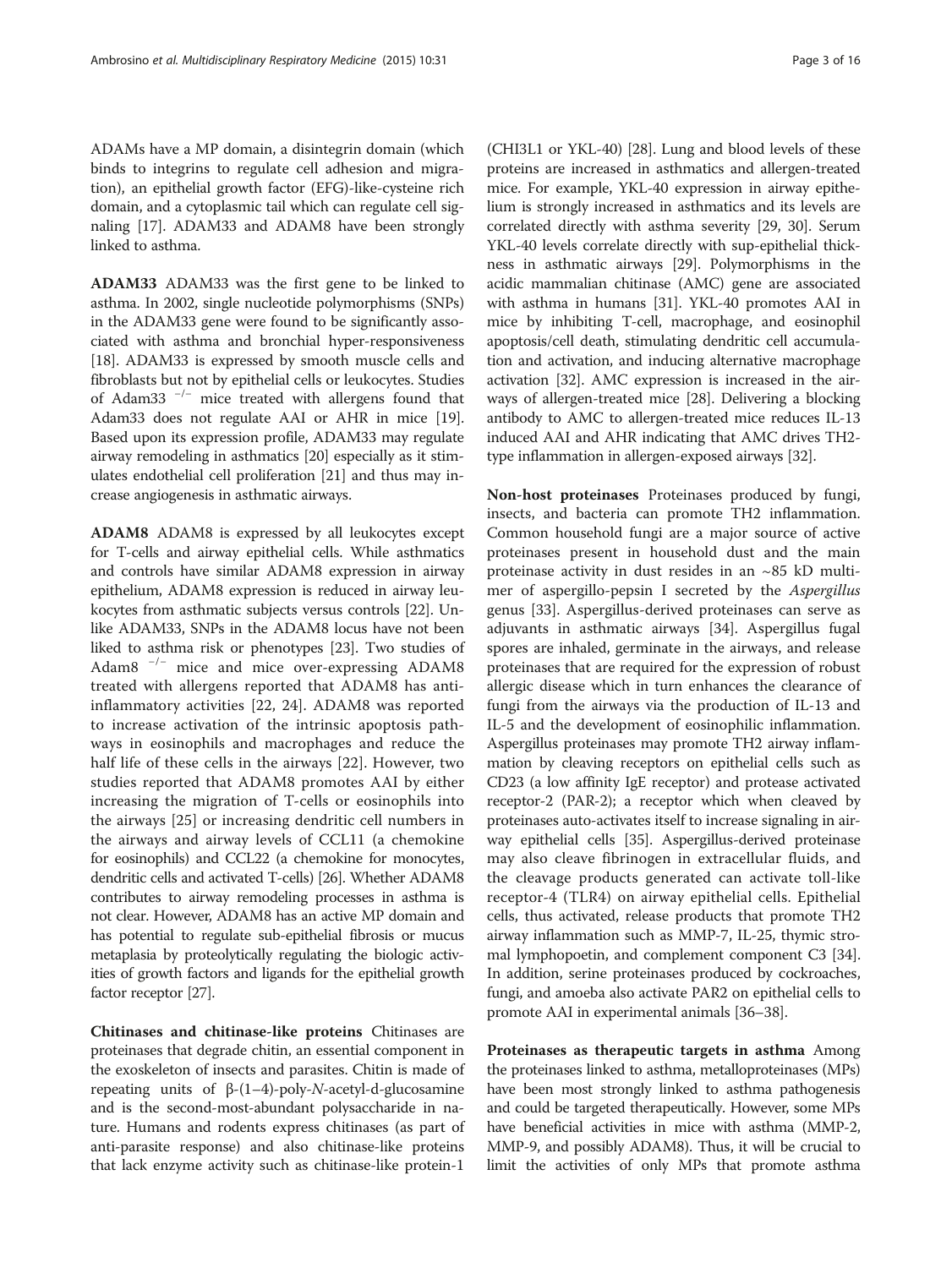development (MMP-7, MMP-12, and possibly ADAM33). Small molecule metalloproteinases inhibitors (MPIs) have developed for other diseases, [\[39, 40\]](#page-12-0) but are unlikely to be useful for asthma patients because current MPIs are not very selective as the active sites of MPs are similar. Moreover, MPIs tested for other diseases were associated with severe side effects (musculoskeletal syndrome) due to off target inhibition of ADAMs and ADAMs with a thrombospondin domain [[41](#page-12-0)]. Other approaches to selectively targeting proteinases include biologics such as antibodies to reduce levels of proteinases that promote the disease process [\[42](#page-12-0), [43\]](#page-12-0). It may also be possible to block cleavage of a key substrate by a proteinases by delivering molecules than bind to and protect the cleavage site of the key substrate of the proteinase and/or modifying sites of the proteinase other than its active site (exosites) involved in substrate binding [\[44, 45\]](#page-12-0).

Knowledge gaps, challenges, and future directions Future studies should identify all of the proteinase culprits in asthma and their crucial activities in regulating airway pathologies. In particular, we know little about the activities of proteinases in regulating the chronic airway remodeling events that contribute to morbidity in asthma patients [\[46\]](#page-12-0). To facilitate the selection of proteinases to be targeted therapeutically, it will be crucial to determine whether proteinases linked to asthma have beneficial or harmful activities in other diseases. In this respect, it is noteworthy that some MMPs that promote AAI and AHR in mice (MMP-7, and −12) have beneficial activities in promoting host defense against pathogens by activating bactericidal proteins or killing bacteria [[47](#page-12-0), [48\]](#page-12-0).

There are also gaps in our knowledge about the mechanisms that regulate proteinase expression in asthma. Epigenetic regulation of gene expression has been described in asthma, [[49\]](#page-12-0) but little is known about epigenetic regulation of proteinases in asthma. Epigenetic regulation mechanisms include gene promoter (de)methylation, histone (de)acetylation and (de)methylation, and the expression of small non-coding RNAs such as micro-RNAs that increase degradation of mRNA transcripts [[49](#page-12-0)–[51](#page-12-0)]. One study linked changes in micro-RNA expression in lungs from allergen-treated mice to alterations in MMP expression [[52](#page-12-0)]. If epigenetic regulation of proteinases is confirmed in asthmatic airways, approaches to epigenetically up regulate the expression of proteinases that reduce the disease expression or to silence the expression of proteinases that promote pathologies in asthmatic airways, represents a promising avenue for future therapeutic intervention in asthma [[53](#page-12-0)–[55\]](#page-12-0).

## Blood biomarker changes in COPD patients (Caroline A. Owen) Key points

- 1. A biomarker can be defined as a characteristic that is objectively measured and evaluated as an indicator of normal biologic processes, pathogenic processes, or pharmacologic responses to a therapeutic intervention.
- 2. Biomarkers could assist with the management of COPD patients by identifying smokers at risk for developing the disease, assisting with the diagnosis of patients with early-stage disease, phenotyping of COPD patients, selecting subgroups of COPD patients that are most likely to respond to new therapies for clinical trials, and monitoring responses to therapy.
- 3. Biomarkers studies for COPD can be classified into several groups: 1) cellular; 2) proteomic; 3) genomic; 4) transcriptomic; and 5) metabolomic biomarkers.
- 4. Currently we lack predictive or prognostic biomarkers that can be measured in biologic samples and have been validated for managing COPD patients or monitoring their responses to therapy.
- 5. Based upon the current literature, combinations of biomarkers coupled with clinical parameters likely will be the most useful for predicting the course of the disease and its response to therapy in individual patients.

#### Background

COPD is currently the  $4<sup>th</sup>$  most common cause of mortality [[56\]](#page-12-0). Current therapies improve symptoms but do not alter the course of COPD. Most new therapies that have been tested thus far for COPD have not been shown to have efficacy in clinical trials [\[57](#page-12-0)–[59\]](#page-12-0). There are many barriers to the development of more effective therapies for COPD including inadequate phenotyping of COPD patients due to heterogeneity of the disease (emphysema versus airway disease), and failure to select subgroups of patients with phenotypes that are most likely to respond to the therapy. Also, we lack methods to measure COPD activity versus severity. Currently, a single clinical biomarker, the forced expiratory volume in one second  $[FEV<sub>1</sub>]$  is used to diagnose, classify, and measure responses to therapy. However,  $FEV<sub>1</sub>$  measurements are often variable and slow to change in response to therapy. Other clinical parameter used measure the effectiveness of therapies (e.g., mortality or exacerbation frequency) may not be very sensitive and/or require the recruitment of large numbers of subjects to show a treatment effect. New biomarkers for COPD have recently been evaluated using high throughput "omics" approaches that may address some of these barriers.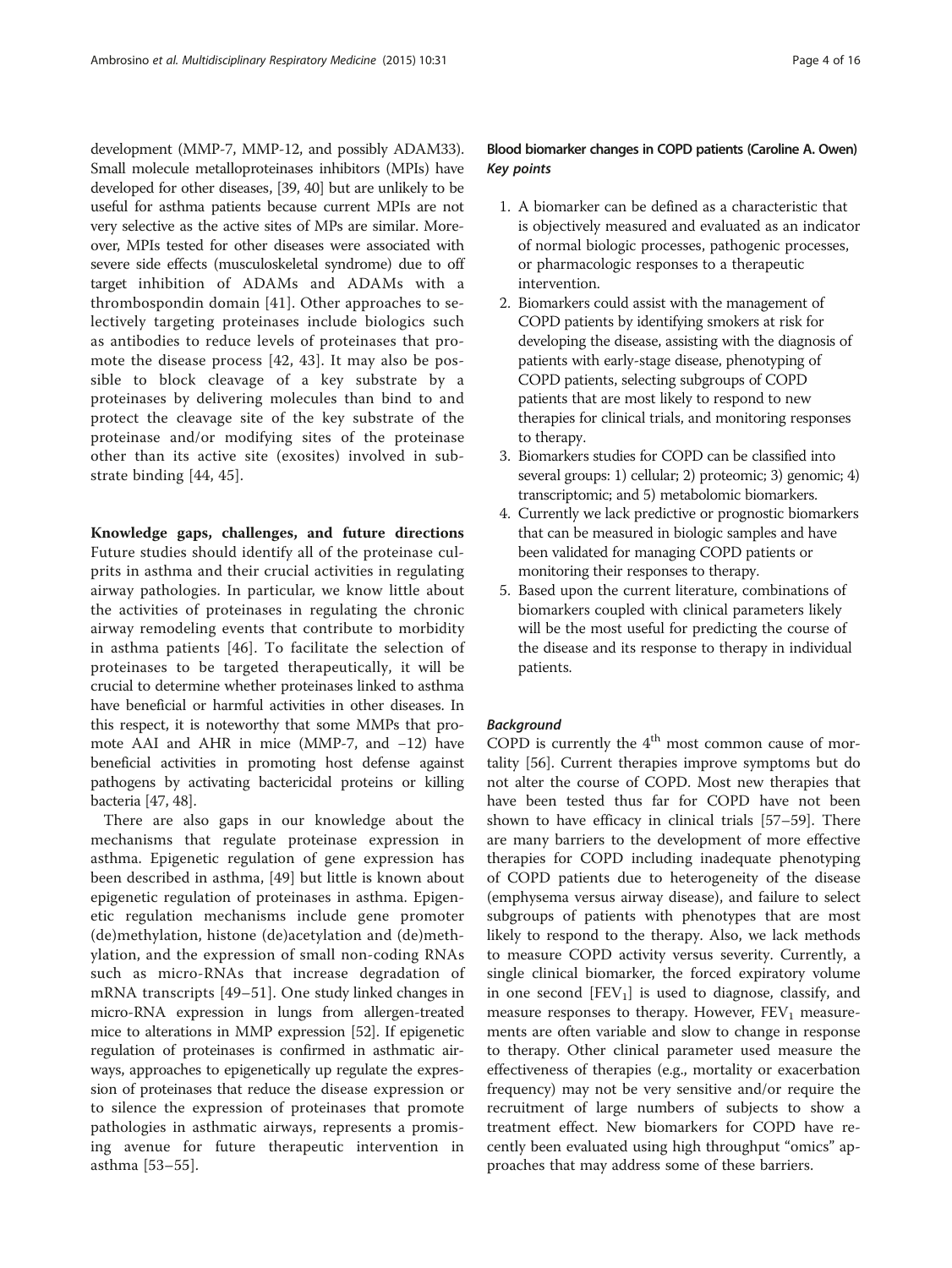## Biomarkers and their potential to improve the management of COPD patients

The NIH defines a biomarker as a characteristic that is objectively measured and evaluated as "an indicator of normal biologic processes, pathogenic processes, or pharmacologic responses to a therapeutic intervention" [[60](#page-12-0)]. A clinically-useful biomarker must be reproducible in stable disease, and longitudinal assessments must confirm that a single sample gives a representative result in clinical practice. Biomarkers could improve the management of COPD patients by: 1) aiding the diagnosis of COPD; 2) phenotyping COPD patients for research studies to better understand the disease processes; 3) predicting rate of progression of the disease; 4) identifying sub-groups of COPD patients that might respond to new therapies; and 5) more rapidly and accurately monitoring responses to existing and new therapeutic strategies especially in clinical trials. Biomarkers that have been studied for COPD can be divided into several different groups: 1) cellular; 2) proteomic; 3) genomics; 4) transcriptomic; and 5) metabolomic biomarkers.

#### Cellular biomarkers

Sputum leukocytes Sputum polymorphonuclear (PMN) leukocyte counts are increased in COPD patients and smokers [[61, 62](#page-12-0)]. Sputum PMN counts have been quantified reliably in multicenter COPD clinical trials using standardized methods, and are a relatively stable biomarker in COPD patients [[61, 63](#page-12-0)]. The percentage of PMNs in sputum samples correlates weakly with COPD severity and health status scores, [\[61](#page-12-0)] but not with emphysema severity, systemic inflammatory markers, acute exacerbation (AECOPD) frequency, or lung function decline [[56](#page-12-0)]. In another study of smokers, the percentage of sputum PMNs was higher in those with airflow obstruction, chronic mucus hyper-secretion, and rapid rate of decline in lung function [[57](#page-12-0)].

Blood leukocytes COPD patients with high (>2 %) blood eosinophil counts are at increased risk for severe AECOPD and increased mortality from AECOPD [[64](#page-13-0)]. Blood eosinophil counts are simple to assess and are repeatable [[65, 66\]](#page-13-0). COPD patients with blood eosinophil counts > 2 % have reduced AECOPD rates when treated with inhaled steroids, [[67\]](#page-13-0) and their AECOPD respond to oral prednisolone therapy [[65, 68\]](#page-13-0). Blood eosinophil counts may serve as a biomarker of asthma-COPD overlap syndrome (ACOS) which is characterized by higher reversibility of airflow obstruction, greater responses to inhaled corticosteroids than usual COPD patients, and eosinophilic airway and systemic inflammation [[69\]](#page-13-0).

#### Proteomic biomarkers

Many proteins detected in plasma samples distinguish individuals with COPD from controls and/or are linked to clinical outcomes or phenotypes. These include markers of systemic inflammation (fibrinogen, CRP, IL-6, and IL-8) and lung-derived or pneumoproteins [surfactant protein C (SP-D) chemokine (CC) ligand 18 (CCL-18) and Club cell protein-16 (CC-16)] and other biomarkers such as soluble receptor for advanced end glycation products (sRAGE).

Systemic protein biomarkers Fibrinogen, CRP and IL-6 are acute phase proteins that are synthesized by hepatocytes. Plasma fibrinogen levels are the most robust biomarker for COPD identified so far in terms of relative longitudinal stability, and levels are significantly associated with symptoms, exercise capacity, AECOPD rates, the BODE index, and mortality [[70](#page-13-0)] [\[71\]](#page-13-0). Elevated CRP plasma levels are associated with reduced lung function, [\[72\]](#page-13-0) lower exercise capacity, [\[73](#page-13-0), [74](#page-13-0)] higher risk of future AECOPD [[75\]](#page-13-0) and higher risk of COPD-related hospitalizations [\[76](#page-13-0)]. Elevated CRP levels are positively associated with all-cause [[77, 78\]](#page-13-0) and COPD-related mortality [\[79\]](#page-13-0). Elevated plasma levels of IL-6 (and also fibrinogen and CRP) were independently associated with mortality over 3 years in the Evaluation of COPD Longitudinally to Identify Predictive Surrogate Endpoints (ECLIPSE) COPD cohort after adjusting for clinical variables that predict death in COPD patients [[70](#page-13-0)].

Pneumo-proteins SP-D is produced by type II pneumocytes and Club cells. In the ECLIPSE cohort, SP-D levels were higher in COPD patients than healthy smokers and higher plasma levels predicted AECOPD but not mortality [[80](#page-13-0)]. CC16 is produced by Club cells and has antiinflammatory activities thereby protecting mice from cigarette smoke (CS)-induced COPD [[81](#page-13-0), [82\]](#page-13-0). Plasma CC16 levels are lower in current than former smokers with Global Initiative for Chronic Obstructive Lung Disease (GOLD) stage II-III [[83\]](#page-13-0). Plasma CC16 levels in former smokers with COPD were indirectly (and weakly) related to COPD severity [\[83\]](#page-13-0). CC16 plasma levels were indirectly related to rate of decline in lung function over 9 years in patients with mild to moderatelysevere COPD in the Lung Health Study (LHS) [\[84\]](#page-13-0). CCL18 (or PARC) is predominantly produced in the lungs by macrophages and dendritic cells. Elevated plasma CCL18 levels have been associated with reduced  $FEV<sub>1</sub>$  in COPD patients, higher BODE scores [\[85](#page-13-0)], more frequent AECOPD [\[86](#page-13-0)], and are independently associated with lung function and mortality [\[87\]](#page-13-0).

sRAGEs RAGE signaling is linked to endothelial dysfunction in diabetes and metabolic syndrome. A soluble form of RAGE (sRAGE) is generated by proteolytic shedding of RAGE from cell surfaces [\[88](#page-13-0)]. sRAGE serves as a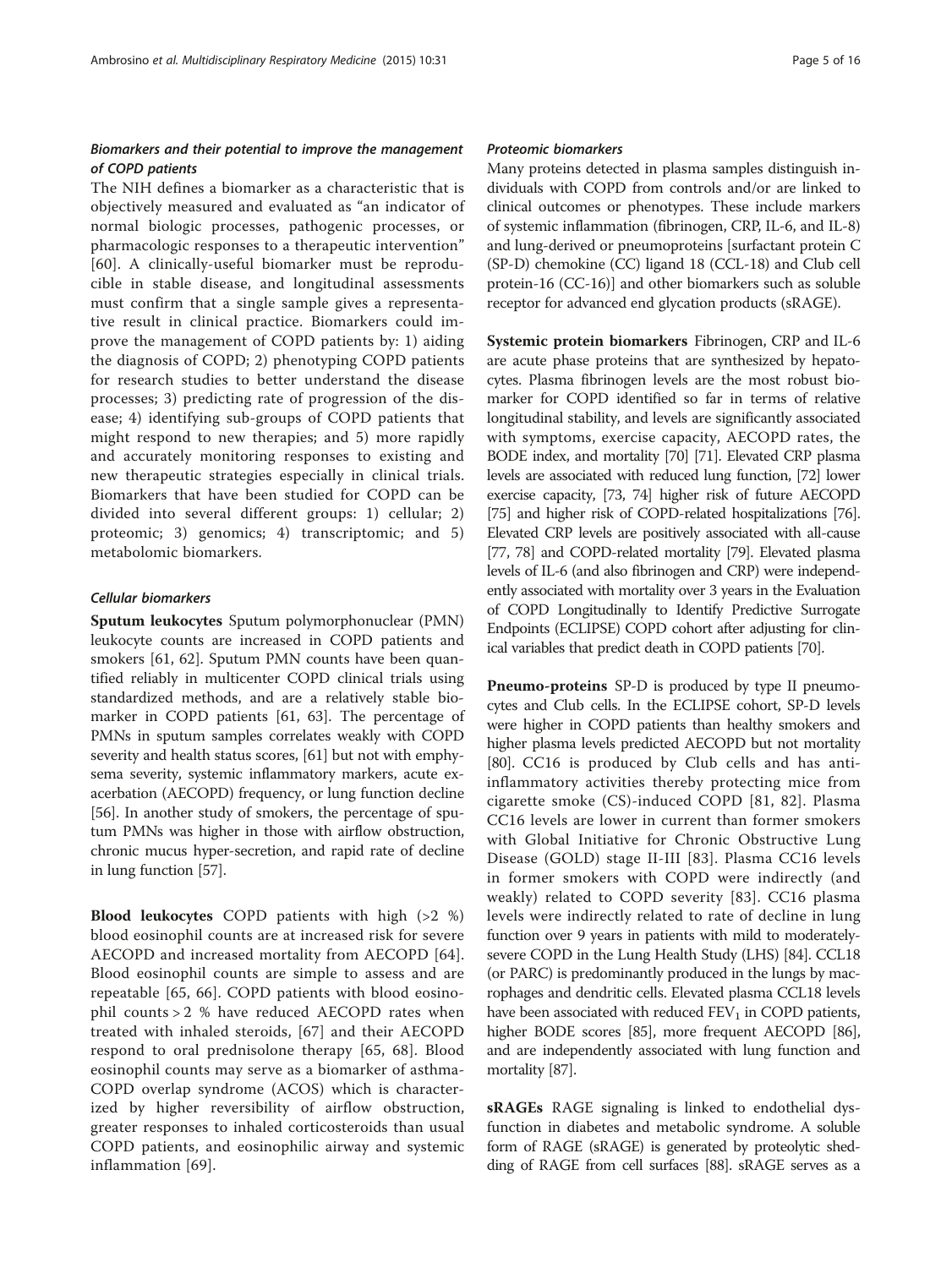decoy receptor that binds to RAGE ligands preventing them from signaling via cell surface RAGE. Plasma sRAGE levels are reduced in COPD patients and levels are inversely related with high resolution computerized tomography (HRCT) scan-defined emphysema [[89\]](#page-13-0).

#### Genomic markers

Genetic markers include single nucleotide polymorphisms (SNPs) which have been linked to COPD by genome-wide association studies (GWAS). GWAS support a genetic basis for smoking behavior, susceptibility to develop COPD, and different COPD phenotypes. SNPs in chromosomes 2q21 and 6p21 have been linked to age at smoking initiation, and SNPs in cytochrome P450 genes to lifetime mean number of cigarettes per day, current number of cigarettes smoked per day, and smoking cessation [\[90\]](#page-13-0). Several genomic regions are associated with COPD susceptibility at genomewide significance including family with sequence similarity-13, member A (FAM13A; a gene of unknown function), hedgehog interacting protein (HHIP), a negative regulator of the hedgehog signaling pathway, the cholinergic nicotinic acetylcholine receptor, CHRNA3/5, iron regulatory protein-2 (IREB2), Ras And Rab Interactor-3 (RIN3, which is involved in endocytosis), transforming growth factor-β2, matrix metalloproteinase-12 (MMP-12), AGER, and a region on chromosome 19 [\[91](#page-13-0)–[93\]](#page-13-0). Some of these genetic variants are linked to COPD phenotypes including: 1) airflow limitation [CHRNA3/5, IREB2, HHIP (39)]; 2) emphysema (CHRNA3/5, IREB2, TGFB2, MMP-12; [[91](#page-13-0), [93](#page-13-0)] 3) fat-free body mass; 4) exacerbation frequency; and 5) systemic disease (HHIP) [[94\]](#page-13-0). Kim et al. linked SNPs in the CC16 and SP-D loci to altered circulating biomarker levels of CC16 and SP-D [[95](#page-13-0)].

The function of some of the protein products of loci that have been linked by GWAS to COPD susceptibility have been linked to COPD pathogenesis by studying mice deficient in these proteins in the CS exposure models of COPD. For example, MMP-12 promotes emphysema development in mice by degrading lung elastin and generating fragments that are chemotactic for monocytes [[96](#page-13-0), [97\]](#page-13-0). HHIP protects mice from CSinduced emphysema by reducing lymphocyte numbers and activation on the lung, and reducing the number and size of lymphoid follicles. [\[98](#page-13-0)] RAGE promotes emphysema development possibly by increasing the lung inflammatory response to CS [[99\]](#page-13-0).

#### Metabolomic biomarkers

There is increased turnover of proteins and lipids in COPD patients that can be detected in serum and urine samples [\[100\]](#page-13-0). COPD patients have reduced serum levels of lipoproteins and N,N-dimethylglycine, and branchedchain amino acids (BCAAs) and increased serum levels

of glutamine, phenylalanine, 3-methylhistidine and ketone bodies when compared with control subjects [[100](#page-13-0), [101](#page-13-0)]. BCAAs, their degradation products, 3 methylhistidine, ketone bodies, and triglycerides correlated negatively with cachexia and positively with systemic inflammation [[100](#page-13-0)]. Another study reported that COPD patients had reductions in sphingomyelins that were associated with emphysema phenotype, and linked elevations in glycosphingolipids to severe COPD exacerbations [[102](#page-13-0)]. COPD patients also have decreased urinary 1-methylnicotinamide, creatinine and lactate, but increased urinary levels of acetate, ketone bodies, carnosine, m-hydroxyphenylacetate, phenylacetyglycine, pyruvate and a-ketoglutarate [[101](#page-13-0)].

#### Transcriptomic biomarkers

Gene expression studies in sputum and blood samples have linked a number of gene expression profiles to the presence of COPD and/or to COPD phenotypes.

Sputum studies Gene array profiling in sputum samples from GOLD stage 2–4 COPD ex-smokers in the ECLIPSE cohort reported changes in 277 genes associated with GOLD stage II vs. III-IV, and 198 genes with changes linked to emphysema severity [\[103\]](#page-13-0). Eleven of these genes were replicated in a second COPD cohort using real-time PCR methods [\[103](#page-13-0)]. Four distinct and clinically-meaningful combinations of clinical characteristics (especially airflow obstruction but also emphysema severity, plasma fibrinogen levels, chronic production of sputum, body mass index and age) have been associated with large gene expression differences in sputum samples in the ECLIPSE cohort [\[104](#page-13-0)]. Gene expression profiling on induced sputum samples from the ECLIPSE COPD study identified functional effects (expression quantitative trait loci of known susceptibility genes including IREB2 and CHRNA5) [[105](#page-13-0)].

Blood studies Using microarrays on blood samples in the ECLIPSE cohort, 150 genes were differentially expressed in frequent exacerbators versus non-exacerbators including down regulation of lymphocyte signaling genes and up regulation of genes involved in apoptosis [[106\]](#page-13-0).

## Biomarker combinations

Combinations of biomarkers have stronger predictive power than analysis of single proteins. The fibronectin/ CRP ratio was inversely related to all-cause and cardiovascular disease-related mortality in COPD [[107](#page-13-0)]. The systemic inflammome is a panel of 6 systemic inflammatory markers (blood leukocyte counts, CRP, IL-6, IL-8, fibrinogen and TNF-α) linked to COPD outcomes. In a cohort of 1,755 COPD patients, 16 % of COPD patients had persistent systemic inflammation (defined as the presence of two or more abnormal inflammatory markers),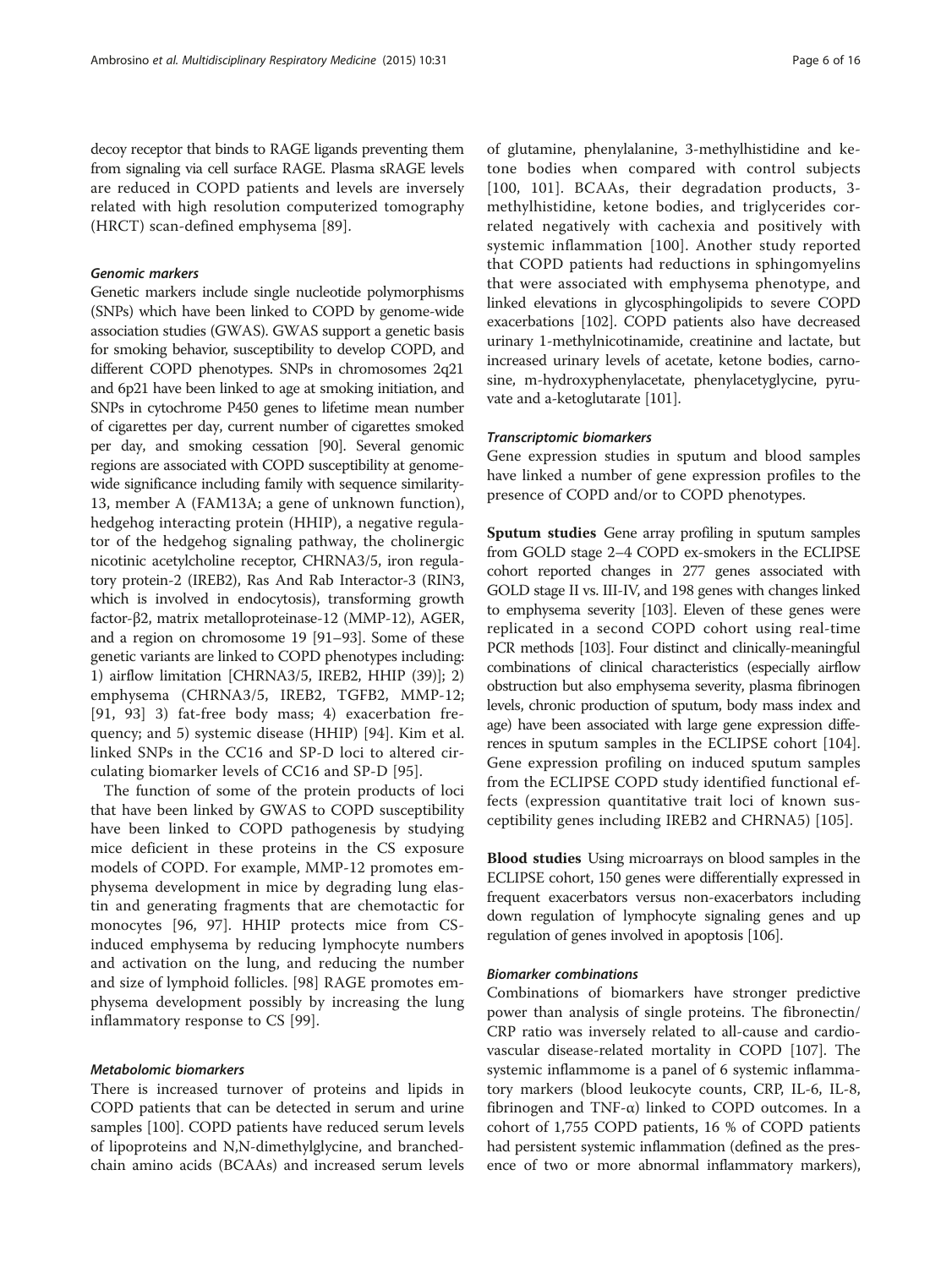and during follow-up had higher all-cause mortality and AECOPD rates than the 30 % without inflammation [[77](#page-13-0)]. Another study reported that increased levels of five inflammation-sensitive plasma proteins (fibrinogen, ceruloplasmin,  $α_1$ -antitrypsin, haptoglobin, orosomucoid) predicted increased hospital admissions rates for COPD patients during 25 years of follow up [[108](#page-14-0)]. Pinto-Plata et al. combined a clinical model (severity of airflow limitation, carbon monoxide transfer factor, functional capacity, the BODE index and AECOPD frequency) with a panel of plasma protein biomarkers (blood leukocyte counts, and plasma IL-6, fibrinogen, CCL18, CRP, IL-8 and SP-D) to predict mortality. Adding IL-6 (but not the other protein markers) to the clinical model independently added predictive power [\[85\]](#page-13-0).

## Summary, conclusions, challenges and future directions

Biomarkers may offer relatively non-invasive means for phenotyping COPD patients, assessing disease activity versus severity, and monitoring responses to therapy. Although progress is being made in identification of COPD biomarkers, no single biomarker studied to date is sufficiently powerful to serve as a diagnostic tool for COPD. Plasma fibrinogen levels could be useful to identify those more likely to exacerbate. Combinations of protein biomarkers coupled with clinical parameters may prove to be most useful in COPD. Advancing biomarkers from discovery to clinical practice is challenging. It requires that the biomarker be validated using hundreds of specimens from carefully-phenotyped COPD patients, and reproducible, specific, sensitive, and stable during sample storage. Standard operating procedures need to be developed for sample collection, processing, and storage. Assays for measuring biomarkers need to be validated at different clinical sites. Analysis of clinical samples from carefully-phenotyped COPD patients using high throughput "omics" technology and integration of these results with clinical data may be the optimal approach to develop personalized signatures that can serve as a biomarker of pathobiologic processes unique to each patient, and to assist in managing the patient with effective targeted therapies.

# The problem of hospital re-admission following discharge after the COPD exacerbation

# Rationale

Patients discharged following an exacerbation of COPD are at high risk for re-hospitalization within 30 days. This has a substantial negative impact, in terms of quality of life and financial costs. For example, in the US, hospitals will not receive reimbursement for COPD patients re-hospitalized within 30 days. This symposium will define the problem and explore ways to reduce subsequent hospitalizations, morbidity and mortality.

# Characteristics of the Hospitalized COPD Patient (Richard ZuWallack)

# Key points

- Hospitalized patients with COPD frequently had been hospitalized for exacerbations in the preceding year
- A history of previous hospitalizations for exacerbations for COPD is the strongest predictor of subsequent hospitalizations
- Severity of airflow obstruction (FEV<sub>1</sub> percent-predicted) does not appear to be significantly lower in hospitalized patients compared with series of ambulatory outpatients with COPD
- Certain comorbid conditions, such as heart failure and diabetes, appear to be more prevalent in hospitalized than ambulatory COPD patients
- Following a hospitalization for COPD, patients are at high risk for dying after discharge from the hospital

Chronic obstructive pulmonary disease (COPD) is a progressive condition punctuated by exacerbations. Often these exacerbations are severe and resulted in hospitalization. This discussion will center on the clinical characteristics of the hospitalized COPD patient: Is he/she different qualitatively or quantitatively from that patient who is able to stay out of the hospital? This brief review will approach this question by 2 methods:

- 1. Through evaluating the clinical characteristics of hospitalized COPD patients and then comparing these characteristics with those of patients remain as outpatients. This method has the advantage of coming closer to what we want to know: Exactly what features, if any, separate a hospitalized patient from the non-hospitalized patient. Unfortunately, this approach is limited by relatively small numbers of subjects the difficulty in getting a good comparator group and seasonal, regional, and healthcare system differences in hospitalization practices.
- 2. Through evaluating predictors of hospitalization in large series of COPD outpatients. This has the advantage of providing large numbers of subjects evaluated as outpatients; however an in-depth analysis of patient factors is often not done as part of these large series.

Tables [1](#page-7-0), [2](#page-7-0) and [3](#page-8-0) provide a comparison of patient characteristics from 2 series: 1) A relatively large, longitudinal, observational, multicenter study of 606 patients who had been hospitalized for a COPD (Almagro and colleagues); [[109\]](#page-14-0) and 2) A very small observational study of hospitalized COPD patients (Chawla and colleagues) [[110\]](#page-14-0). A large, pharmaceutically-sponsored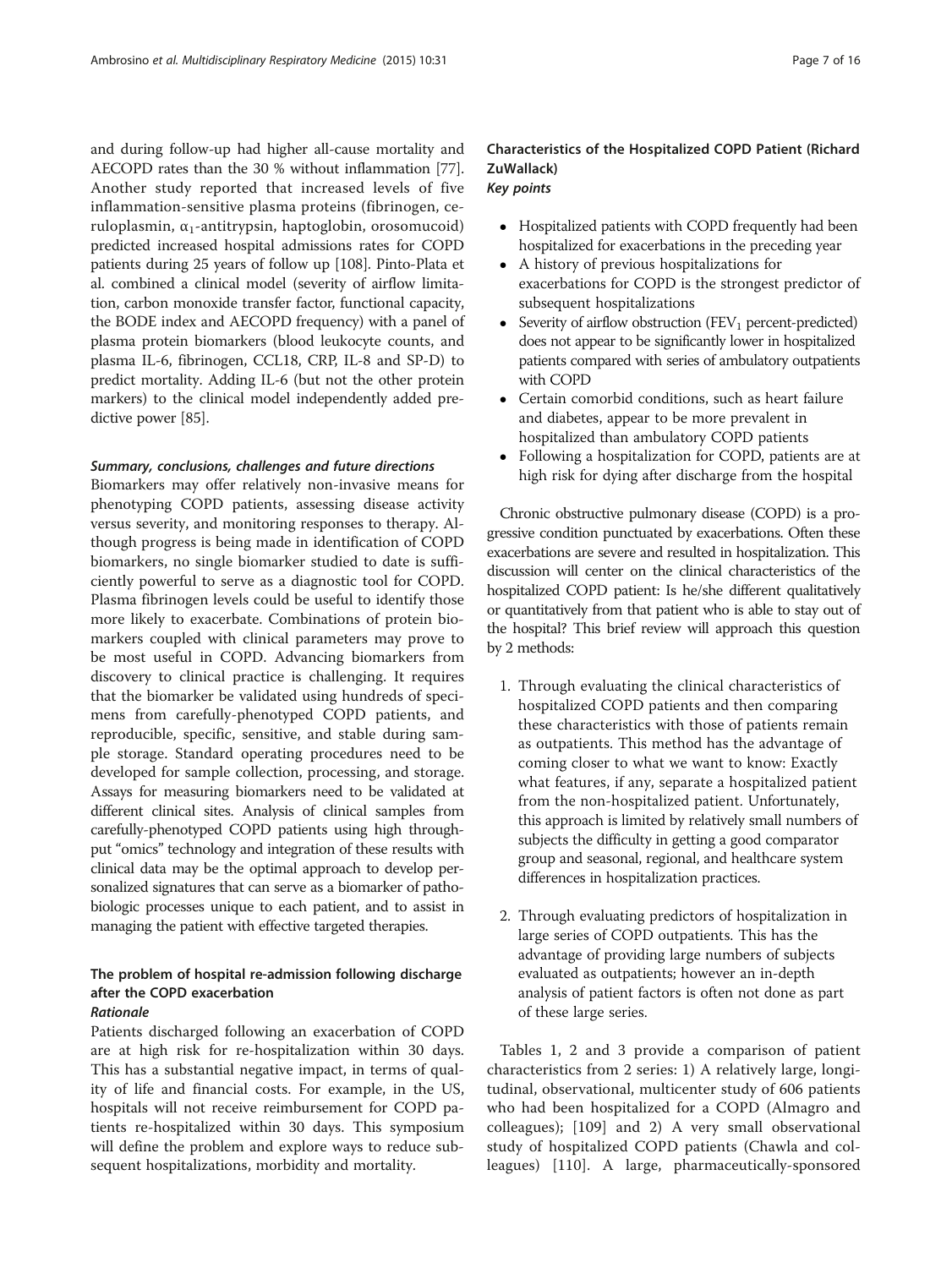|                                         | ESMI (Spain)             | SFH (USA)                | <b>ECLIPSE</b> |
|-----------------------------------------|--------------------------|--------------------------|----------------|
|                                         | Hospitalized             | Hospitalized             | Out-Patients   |
| Number of subjects                      | 606                      | 54                       | 2138           |
| Male (%)                                | 90                       | 36                       | 65             |
| Age (years)                             | 73                       | 70                       | 63             |
| Current smokers (%)                     | $\overline{\phantom{a}}$ | 34                       | 36             |
| Body mass index (BMI, kg/m2)            | 28                       | 32                       | 27             |
| Alone at home (%)                       | 13                       | 69                       |                |
| 1+ hospitalization prev yr for COPD (%) | 71                       | 62                       | 22             |
| 1+ exacerbation previous year (%)       | $\overline{\phantom{a}}$ | 83                       | 47             |
| First hospitalization for COPD (%)      | 21                       | $\overline{\phantom{a}}$ |                |
| No prior diagnosis of COPD (%)          | 8                        | 10                       |                |
| Alone at home (%)                       | 13                       | 34                       |                |

<span id="page-7-0"></span>

|  |  | Table 1 Clinical Characteristics of Patients Hospitalized for COPD (ESMI and SFH) Compared with Stable Outpatients (ECLIPSE) |  |  |  |  |  |  |  |  |  |  |  |
|--|--|------------------------------------------------------------------------------------------------------------------------------|--|--|--|--|--|--|--|--|--|--|--|
|--|--|------------------------------------------------------------------------------------------------------------------------------|--|--|--|--|--|--|--|--|--|--|--|

ESMI, The EPOC en Servicios de Medicina Interna study [\[109](#page-14-0)]; SFH, St. Francis Hospital, Hartford, CT USA [\[110](#page-14-0)]. Prev, previous; The dashed line indicates no data available for that variable

study on stable outpatients with COPD [[111\]](#page-14-0) is used as a comparator group.

Probably the most outstanding statistic from Table 1 (and of this review) is the marked discrepancy in the number of hospitalizations in the two series of hospitalized patients versus that of the outpatient series: 71 % and 62 % (respectively) of the hospitalized patients had been hospitalized at least once for 1 or more COPD exacerbations in the preceding year, while only 22 % of stable outpatients with COPD had been hospitalized for this reason and the preceding year. Thus, the history of previous hospitalizations for COPD exacerbations is a very powerful predictor of subsequent hospitalizations. In this case, history repeats itself. Of course, this association does not give causal factors: Does this reflect greater disease severity in the "frequent flyers," or does it reflect other potentially important factors, such as adherence to therapy, comorbid conditions, systemic effects of the

disease, proper outpatient management of the disease, or access to medical care?

Of note, mean  $FEV_1$ , expressed as a percent of its reference value, was not different in hospitalized and nonhospitalized patients. Furthermore, the percentages of patients in GOLD (Global Initiative for Obstructive Lung Diseases) spirometric stages 2–4 were strikingly similar in the hospitalized patients in Spain and the ambulatory patients evaluated as part of the pharmaceutical study. This suggests that the degree of airflow limitation is less important a factor in hospitalization versus non-hospitalization. Certainly other important factors are causal when it comes to need for hospitalization in COPD. While patients with GOLD stage 2 were most common, this probably reflects the greater numbers of COPD patients with less severe airflow limitation. One potentially-important marker of disease (not just COPD) severity is the six minute walk distance, which independently predicts survival in this

|  |  |  | Table 2 Disease severity factors in hospitalized and non-hospitalized patients with COPD |  |  |
|--|--|--|------------------------------------------------------------------------------------------|--|--|
|--|--|--|------------------------------------------------------------------------------------------|--|--|

|                                                 | ESMI (Spain)             | SFH (USA)    | <b>ECLIPSE</b>           |
|-------------------------------------------------|--------------------------|--------------|--------------------------|
|                                                 | Hospitalized             | Hospitalized | Out-Patients             |
| On $O_2$ rx $(\%)$                              | 39                       | 53           | $\overline{\phantom{a}}$ |
| $FEV1$ % predicted                              | 43                       | 47           | 48                       |
| G2; G3; G4 (%)                                  | 45; 44; 11               | ۰            | 44; 42; 14               |
| FEV <sub>1</sub> /FVC $\geq$ 0.70 (% of sample) | $\overline{\phantom{a}}$ | 21           |                          |
| Could not/would not do 6 MWT (%)                | $\overline{\phantom{a}}$ | 20           | $\sim$                   |
| 6MWT distance (meters)                          | $\overline{\phantom{a}}$ | 157          | All: 370                 |
|                                                 |                          |              | G2:406                   |
|                                                 |                          |              | G3: 357                  |
|                                                 |                          |              | G4: 290                  |

O<sub>2</sub>, Oxygen; FEV<sub>1</sub>, Forced expiratory volume in one second; FVC, Forced vital capacity

G2, Global Initiative for Obstructive Lung Disease (GOLD) spirometric stage 2 (FEV<sub>1</sub> ≥ 50 % and < 80 %); G3, GOLD spirometric stage 3 (FEV<sub>1</sub> ≥ 30 % and < 50 %); G4, GOLD spirometric stage 4 (FEV<sub>1</sub> < 30 %). 6MWT, six minute walk test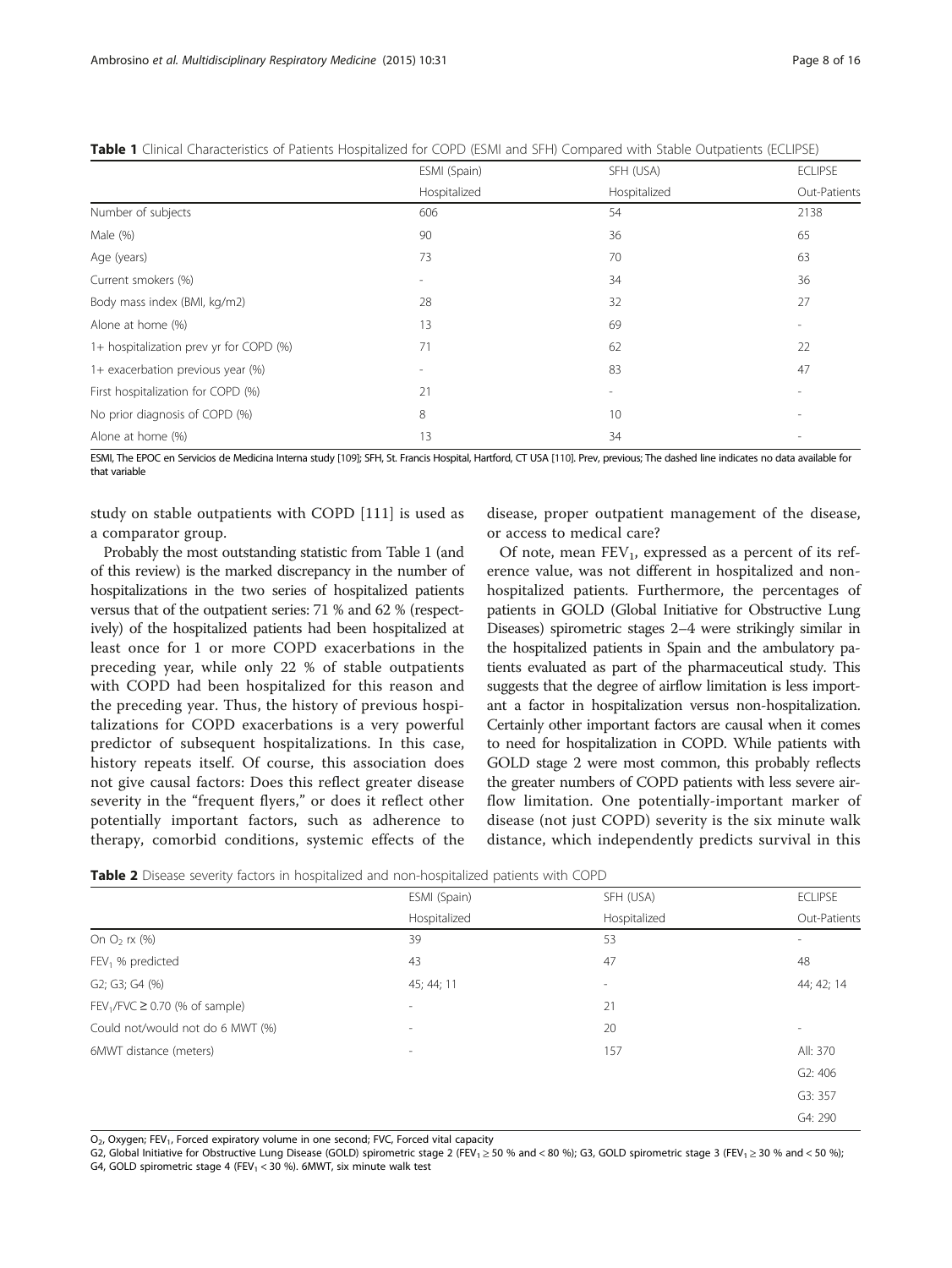<span id="page-8-0"></span>Table 3 Comorbid conditions in hospitalized and ambulatory COPD patients

|                                 | ESMI (Spain) SFH (USA) |                          | <b>ECLIPSE</b>  |
|---------------------------------|------------------------|--------------------------|-----------------|
|                                 | Hospitalized           | Hospitalized             | Out-Patients    |
| Ischemic cardiac disease (%)    | 21                     | 37                       | $15 - 17$       |
| Heart failure (%)               | 33                     | $33^a$ , 16 <sup>b</sup> | $4 - 5^a$       |
| Atrial fibrillation (%)         | 21                     |                          |                 |
| Chronic kidney disease (%)      | 16                     | 28                       |                 |
| Peripheral vascular disease (%) | 17                     |                          |                 |
| Diabetes (%)                    | 28                     | 24                       | 12 <sup>c</sup> |
| Hypertension (%)                | 63                     | 40                       |                 |
| Depression; anxiety (% %)       | 15;18                  |                          | $17; 17^c$      |
| Dementia (%)                    | 4                      | 15                       |                 |

<sup>a</sup>Diagnosis suggested by brain naturetic protein > 500 units

<sup>b</sup>Clinical diagnosis by cardiologist

Estimated from Reference [\[180](#page-15-0)]

disease [\[112](#page-14-0)]. The mean walk distance in the small series by Chawla was 157 m, which is considerably lower than the 350 m threshold that predicts long-term survival in COPD patients beginning pulmonary rehabilitation [\[112](#page-14-0)] and is considerably lower than that of outpatients (including Gold stage 4 outpatients) in the pharmaceutical company. This decrease in six minute walk distance in hospitalized COPD patients probably reflects the systemic manifestations of the exacerbation and/or co-morbid events that contributed to the hospitalization.

Of interest is the finding in the Chawla series that 21 % of patients admitted with a clinical diagnosis of COPD did not meet spirometric criteria (i.e., an  $FEV<sub>1</sub>/FVC < 0.70$ ) for COPD on pre-discharge spirometry. While this might be due, in part, to technical issues – incomplete exhalation in some patients, leading to a falsely-high  $FEV<sub>1</sub>/FVC$ , it probably also reflects a potential bias of diagnosing a cigarette smoker with acute respiratory symptoms as having COPD when other potential etiologies should be explored.

Table 3 compares comorbid conditions listed in the three series. Perhaps the discrepancies that stand out most are the higher percentage of inpatients with diagnosed heart failure and diabetes. While these differences might reflect shared comorbidities in the COPD population in general [[113](#page-14-0)], this does not explain the higher percentages in the hospitalized patient. Possible reasons behind this observation include increased disease burden leading to the hospitalization, greater scrutiny in the hospital in identifying other medical problems, or misdiagnosis, such as diagnosing heart failure for a COPD exacerbation in a cigarette smoker.

Table [4](#page-9-0) evaluates clinical features of the hospitalized COPD patient from a different perspective. Selected data from the ECLIPSE study, which followed a large number

of stable outpatients with COPD longitudinally over three years, are presented here [\[111, 114](#page-14-0)].

Again, a history of hospitalization for a COPD exacerbation was the strongest predictor of subsequent hospitalization for the same reason. Greater dyspnea, measured by the Modified Medical Research Council instrument [\[115\]](#page-14-0), and worse health status, measured using the St. George's Respiratory Questionnaire [\[116\]](#page-14-0), also appear to be predictive factors. Interestingly, the mean six minute walk distance in these ambulatory patients, which was only a little lower in those eventually hospitalized than in those who remained outpatients, was considerably higher than in the small sample of hospitalized patients. This suggests that a bi-directional causality with regard to functional status and health care utilization: lower functional exercise capacity predicts subsequent hospitalization in COPD and hospitalization has a profound effect on functional exercise capacity.

With respect to mortality risk, the hospitalized COPD patient is a considerably higher risk of dying after hospital discharge than the patient who remains in an outpatient status. For example, in a prospective study of 135 hospitalized patients for COPD, mortality at six months, one year, and two years was 13.4 %, 22 %, and 35.6 %, respectively [[117\]](#page-14-0). Another post-hospitalization COPD study involving 8325 patients admitted beginning in 1991 revealed a 23 % mortality at one year and a 51 % mortality within 5 years. Contrast these data with those from a pharmaceutical study of 5993 COPD outpatients (mean age 65 years; 30 % current-smokers;  $FEV<sub>1</sub>$  39% predicted) where the mortality over the 4-year treatment period was 12.8 % and 13.6 % in the treatment group and placebo groups, respectively [[118](#page-14-0)].

In summary, the hospitalized patient with COPD has frequently been hospitalized before for this condition, and this factor appears to be the most potent predictor of subsequent hospitalizations in this population. Airflow limitation appears to be a less important factor than the history of previous hospitalizations. Mortality following a hospitalization for COPD is high.

## Reducing Hospital Readmissions Following COPD Exacerbation (Carolyn Rochester)

Hospitalizations for acute exacerbations of COPD are a major cause of morbidity and mortality and incur significant healthcare costs. Readmissions within 30 days of hospital discharge following acute exacerbations of COPD are common, occurring in 17-30 % of cases [[119](#page-14-0), [120](#page-14-0)]. In the United States, an estimated one fifth of all Medicare beneficiaries are readmitted within 30 days, with an estimated annual cost of more than 15 billion dollars [\[119\]](#page-14-0). Since 2009, the 30-day readmission rates for congestive heart failure, pneumonia, and myocardial infarction have been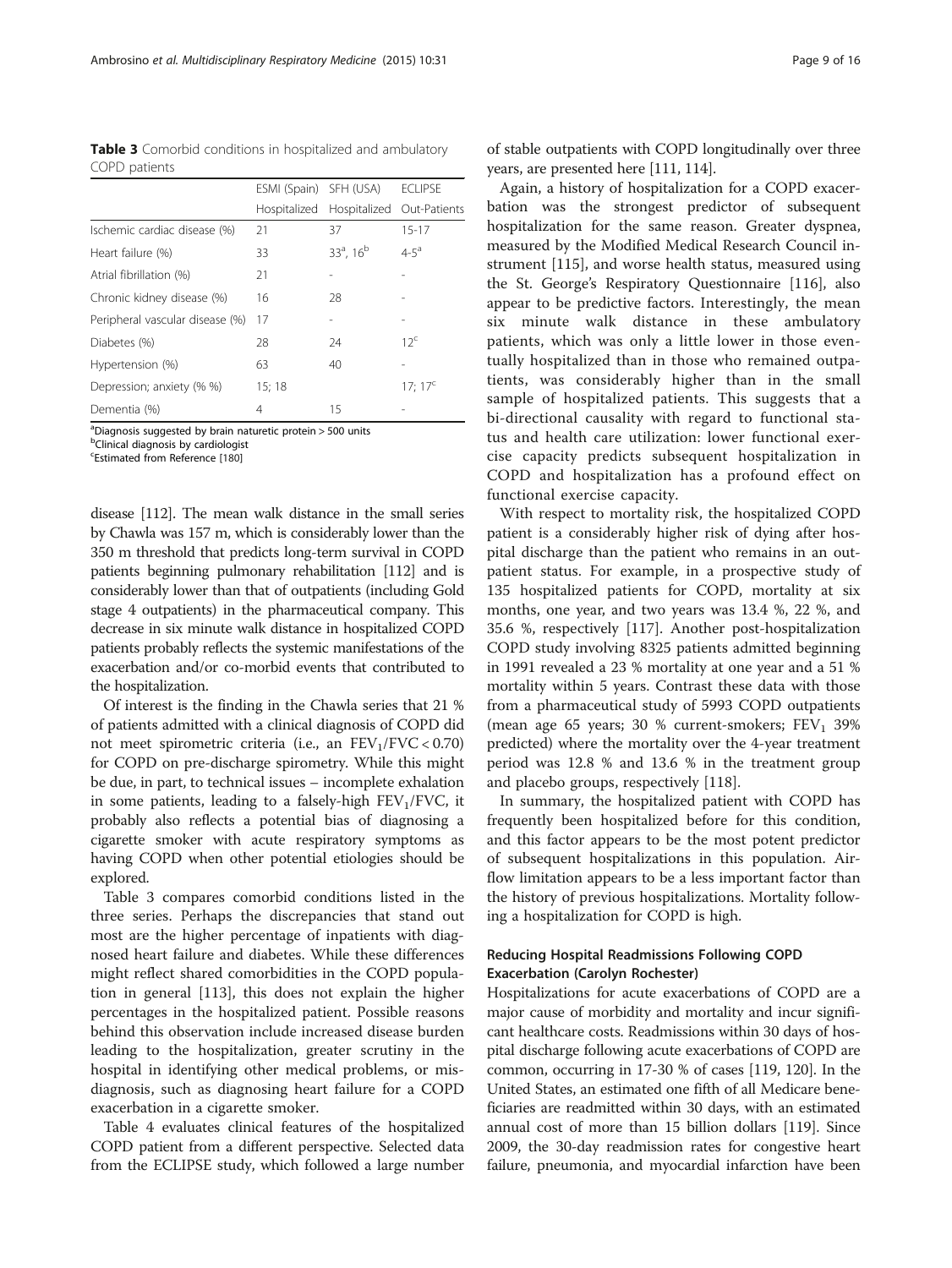<span id="page-9-0"></span>Table 4 Patient Characteristics in Outpatients with COPD that may Predict Re-Hospitalization

|                                                | Not hospitalized | Hospitalized |
|------------------------------------------------|------------------|--------------|
|                                                | $n = 1,468$      | $n = 670$    |
| Age (years)                                    | 63               | 64           |
| Percent female                                 | 35               | 35           |
| BMI (kg/m2)                                    | 27               | 26           |
| Current smoker                                 | 37               | 34           |
| mMRC dyspnea $\geq$ 2 (%)                      | 46               | 69           |
| Reflux or heartburn (%)                        | 24               | 29           |
| Hospitalized for exacerbation over prev yr (%) | 9                | 30           |
| History C-V disease (%)                        | 32               | 37           |
| FEV <sub>1</sub> % predicted                   | 51               | 42           |
| 6 MWD (m)                                      | 383              | 341          |
| SGRQ total score                               | 45               | 55           |

BMI, Body mass index; mMRC, Modified Medical Research Council; C-V: cardiovascular; SGRQ, St. George's Respiratory Questionnaire

reported as a quality performance measure within the US Affordable Care Act; [\[121\]](#page-14-0) COPD readmission rates have since been added to this list [[122](#page-14-0)]. As of fiscal year 2015, the Centers for Medicare and Medicaid Services has begun penalizing hospitals by decreasing financial reimbursement to those with high rates of unplanned readmission following hospitalizations for COPD exacerbation [[123](#page-14-0)]. As such, identifying the factors associated with increased risk of readmission and patients with these risks is important so as to try to identify treatment plans that will reduce individuals' risk, improve patient care and in turn reduce healthcare costs.

Numerous factors are associated with an increased risk of hospital readmission for patients with COPD [\[123](#page-14-0)–[128](#page-14-0)]. Prior exacerbation history and medical comorbidities are among the most important risks. Other patient-related factors include more severe airflow obstruction, use of supplemental oxygen, older age, low socioeconomic status, marital status, low physical activity levels, functional disability, and impaired quality of life [[128](#page-14-0), [129](#page-14-0)]. Healthcare provider-related factors include lack of prescription of short- or long-acting bronchodilator or inhaled corticosteroid within 30 days of discharge, or history of prescription of oral corticosteroid or antibiotic on discharge [[123](#page-14-0)]. Health-system-related factors include hospital length of stay less than 2 or more than 5 days, lack of timely patient follow-up after discharge, and suboptimal transitions of care [\[123](#page-14-0)]. However, it is difficult to predict readmission risk for individual patients. A variety of readmission risk prediction models have been published; most, however perform poorly, possibly in part due to insufficient inclusion of factors associated with overall health, functional and socioeconomic status [[130](#page-14-0)]. Thus, it is not possible to reliably predict which patients will require readmission based on any single prediction model.

Therefore, at present, the issue of reducing 30-day hospital readmissions for patients with COPD can be seen as a "good news/bad news" situation. The "good news" is that several individual interventions have been shown to reduce COPD exacerbation risk, which in turn has the potential to reduce the risk of hospitalization. Healthcare professionals can pay rigorous attention to individual patients' risk factors for readmission (as detailed above) and target interventions to address all of those factors. First and foremost, healthcare professionals must inquire about each patient's exacerbation history, including the typical symptoms, frequency, prior emergency care visits or hospitalizations; triggers for exacerbations must be identified and addressed (eg. avoidance of allergens or selected environmental conditions and/or treatment of GERD), and "dyspnea crises" related to anxiety and dynamic hyperinflation must be recognized and managed. Patients' use of maintenance medications for COPD should be assessed and pharmacotherapy adjusted where needed, since inhaled long-acting beta-agonists, long-acting inhaled anticholinergic medications and inhaled corticosteroids reduce the risk of exacerbations by approximately 15-25 % [[131](#page-14-0)–[136](#page-14-0)]. For those with frequent recurrent exacerbations despite optimized inhaled medications, consideration should be given to treatment with other agents shown to reduce exacerbations including macrolide antibiotics [\[137](#page-14-0)] or phosphodiesterase-4 inhibitors [\[138](#page-14-0)]. Smoking cessation [\[139\]](#page-14-0) and influenza vaccination [\[140, 141\]](#page-14-0) also reduce COPD exacerbation risk. Anxiety and depression are common among patients with COPD and are associated with increased hospitalization risk yet are often under-treated; [[142](#page-14-0), [143](#page-14-0)] identifying and treating these conditions also has potential to reduce the risk of readmission. One intriguing recent study using the Medicare Premier Research database demonstrated that the provision of oral nutritional supplements during hospitalizations for COPD exacerbation decreased the hospital length of stay and the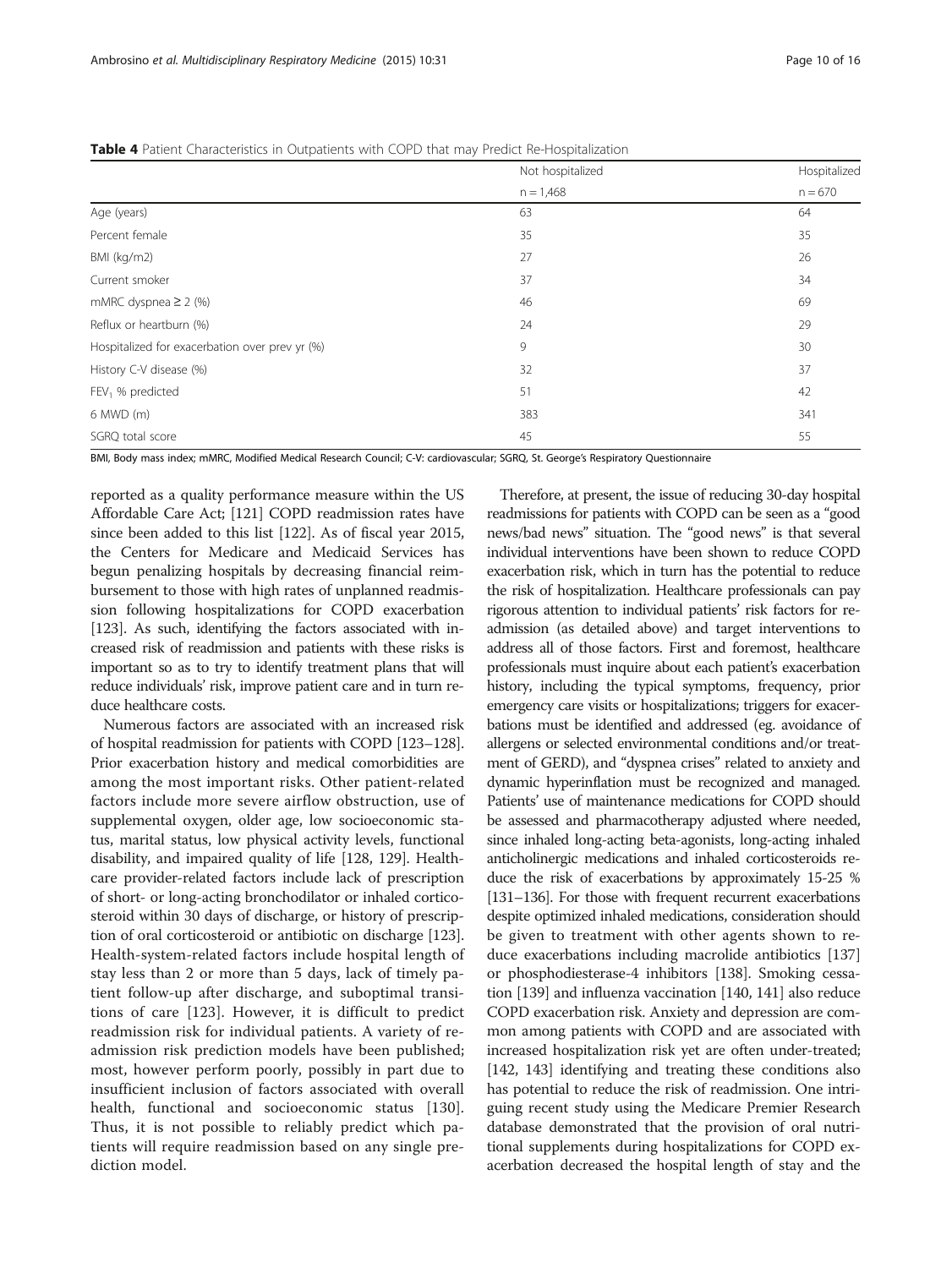probability of 30-day readmission among a large sample of Medicare patients over age 65 with a primary hospitalization diagnosis of COPD [\[144\]](#page-14-0). Further research is needed to determine the potential role of nutritional supplements in reducing hospitalization risk.

Since persons with respiratory muscle dysfunction (e.g. weakness or mechanical disadvantage related to hyperinflation) may be at greater risk of ventilatory failure in the face of COPD exacerbation, and since respiratory muscle overload at the time of hospital discharge is a factor associated with risk of readmission, [\[145](#page-14-0)] interest has arisen in whether use of non-invasive positive pressure ventilation (NIV) during or following COPD exacerbation might reduce subsequent hospitalization risk. Indeed, a retrospective analysis of the outcomes of a multidimensional respiratory therapist-lead program including use of NIV among 397 patients who had been hospitalized more than twice in the previous year demonstrated that the proportion of patients readmitted two or more times decreased to 2.2 % in the year following the intervention  $(p < 0.0001)$  [[146](#page-14-0)]. However, another study failed to demonstrate any difference in 30-day allcause or COPD-related readmissions in a retrospective analysis of outcomes of 25, 628 patients hospitalized in the US with acute COPD exacerbation who were treated with NIV for respiratory failure as compared to conventional delivery of mechanical ventilation via endotracheal tube [\[147\]](#page-14-0). There may be a subset of patients for whom use of NIV during or after exacerbation reduces readmission risk, but at present the role of NIV in this regard remains uncertain.

Other aspects of post-hospitalization patient management are also important. Patient attendance of follow-up visits with a healthcare professional (primary care provider or pulmonologist) within 30 days of hospital discharge reduces the risk of subsequent emergency department visits [[148, 149](#page-14-0)] and readmission [\[150](#page-14-0)]. Pulmonary rehabilitation (PR) improves exercise capacity, reduces symptoms enhances self-efficacy and quality of life and can improve daily physical activity levels [[151\]](#page-14-0). A systematic review of supervised PR implemented early following exacerbations that included 9 randomized controlled trials (patient  $n = 432$ ) demonstrated a 42 % reduction in the chance of hospital admission over median 25 weeks' follow-up [\[152\]](#page-15-0). Other more recent trials have also demonstrated a reduction in exacerbation frequency and hospitalization following participation in PR [[153, 154](#page-15-0)]. One randomized trial involving a six-week rehabilitation intervention begun during hospital admission for an exacerbation of chronic respiratory disease failed to demonstrate reduction in readmission 12 months following the intervention [\[155\]](#page-15-0). However, the post-discharge component of PR in this trial was unsupervised, and as such the exercise training stimulus may have been insufficient. Hence, it is not possible to

conclude that PR begun during COPD exacerbation and continued post-hospital discharge is ineffective based on this trial. In keeping with the benefits of PR, high physical activity levels [[156, 157\]](#page-15-0) and increases in physical activity level over time are associated with reduced risk of hospitalization for patients with COPD.

Self-management programs, which typically include education, action plans, as well as strategies for problem solving, goal setting and resource utilization [\[158](#page-15-0)] can help patients acquire skills needed to manage and cope with their disease. Several studies suggest that self-management interventions for patients with COPD can decrease the probability of respiratory-related hospitalization and all-cause hospitalization. However, not all studies of self-management interventions have demonstrated these benefits. Moreover, the optimal timing for them is unclear. While acute exacerbations are often considered an ideal "teachable moment", a recent systematic review of self-management interventions initiated during an exacerbation of COPD demonstrated no difference at 12 months in quality of life, exercise capacity, primary care use, hospital readmissions or mortality, despite a demonstrated positive effect on patients' knowledge and management of the exacerbation of COPD [\[159](#page-15-0)]. Further work is needed to determine the optimal timing for provision selfmanagement programs for patients with COPD. Multifaceted and integrated care disease management programs that incorporate individually tailored self-management action plans and other aspects of patient support (such as care managers, home visits and call centers) can also reduce readmission risk in selected patient populations and healthcare systems.

The "bad news" is that despite the demonstrated ability of the numerous interventions discussed above to reduce exacerbation and/or hospitalization risk, hospital readmission rates have not decreased substantially in recent years. No single intervention has consistently reduced 30-day hospital readmissions for elderly persons with chronic diseases and no solution has yet been found to significantly reduce the burden of hospital readmission for patients with COPD. There are several possible reasons for this. First, COPD is often misdiagnosed, [\[160](#page-15-0)] and many individuals presenting with symptoms suggestive of COPD exacerbation prove to have other conditions such as congestive heart failure or upper airway obstruction. This issue is particularly problematic among underserved patient populations, and misdiagnosis is often associated with the presence of obesity and cardiac disease. Accurate diagnosis is essential for optimized treatment. Misclassification of symptoms and hospitalizations as being related to COPD poses a huge challenge in regard to reducing readmissions following COPD exacerbations, given that many patients do not even have the disease. Second and importantly, COPD is markedly under-diagnosed [\[161](#page-15-0)–[163](#page-15-0)], hence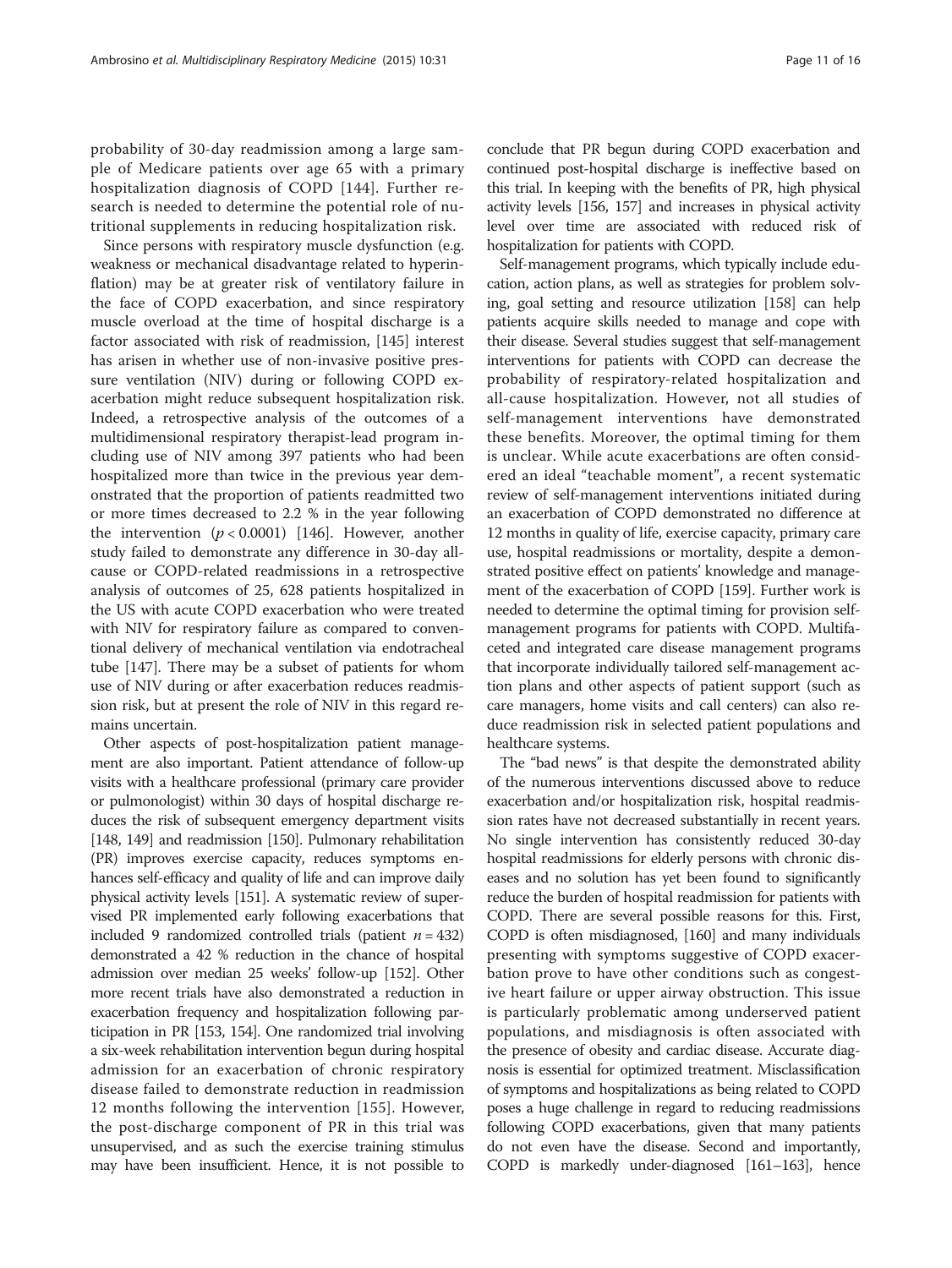<span id="page-11-0"></span>individuals at risk for exacerbation and hospitalization are under-recognized and do not have access to risk-reducing therapies. Moreover, for those who do have an accurate diagnosis of COPD, recommended treatments are underutilized. Many practitioners do not adhere to evidence-based treatment guidelines [\[164](#page-15-0), [165](#page-15-0)], and patient non-adherence to prescribed medical therapies is a major problem [[166](#page-15-0)–[169](#page-15-0)]. Pulmonary rehabilitation is also underutilized; rates of provider referral as well as patient uptake and adherence to PR are low [[170](#page-15-0)–[172\]](#page-15-0). Patients also report multiple barriers to sustaining high levels of daily physical activity [[173](#page-15-0)], and the role of diseasemanagement programs in care of patients with COPD is controversial, since some studies have shown an increase in mortality signal following the intervention [[174](#page-15-0)].

Third, the factors associated with increased risk of hospital readmission are complex and multifaceted, and not all have solutions or are readily amenable to intervention or modification. There likely also are as yet unidentified factors contributing to the readmission risk. Finally, hospital readmissions occur for a myriad of reasons other than COPD exacerbation [[175\]](#page-15-0). As such, interventions such as pharmacotherapies for COPD, pulmonary rehabilitation, self-management programs geared toward reducing COPD exacerbation risk will be ineffective in decreasing these other episodes leading to subsequent hospitalization.

Thus, based on all of these issues, it may ultimately be difficult if not impossible to substantially or consistently reduce patients' readmission rates following hospitalization for COPD exacerbation. Although the financial penalties posed by insurance payers for high readmission rates may be well intentioned in their effort to improve or streamline care and reduce healthcare costs, payers' expectations may unrealistic. Nevertheless, healthcare professionals should be encouraged to accurately diagnose COPD among at risk patients, and to utilize evidence-based therapies according to published guidelines. Patients should be encouraged to adhere to these beneficial therapies [[176\]](#page-15-0). Healthcare system inefficiencies must also be addressed. Transitions of care must be improved [[177, 178\]](#page-15-0) and provision of integrated care, e.g. in newer models of care delivery such as "patient-centered medical homes" (communitybased multidisciplinary care teams and transitional care programs) [\[179](#page-15-0)] should be considered. Ongoing efforts to identify means of reducing hospital readmissions, and ongoing dialogue.

#### Competing interests

The authors declare that they have no competing interests; except MJ. Tobin who receives royalties for two books on critical care published by McGraw-Hill Inc. New York, whereas R. Casaburi serves as an Advisory Board member and his institution receives grant support from Novartis. He serves as Advisory Board member; receives speaking honoraria and his institution receives grant support from Boehringer-Ingelheim. He receives speaking honoraria from Astra Zeneca.

#### Authors' contributions

All authors read and approved the final manuscript.

#### Author details

<sup>1</sup>Weaning and Pulmonary Rehabilitation Unit, Auxilium Vitae Rehabilitation Centre, Volterra, PI, Italy. <sup>2</sup>Los Angeles Biomedical Research Institute at Harbor-UCLA Medical Center, Torrance, CA 90502, USA. <sup>3</sup>Respiratory Diseases & Lung Function Unit, Department of Clinical & Experimental Medicine, University of Parma, Parma, Italy. <sup>4</sup>DU of Medical and Surgical Sciences University of Modena, Ospedale Vill Pineta, Pavullo n/F, Modena, Italy. 5 Mondo Medico, Multidisciplinary and Rehabilitation Outpatient Clinic, Borgomanero, NO, Italy. <sup>6</sup>Department of Cardiology, Pneumology, Angiology and Intensive Care Medicine, University Hospital Aachen, Aachen, Germany. <sup>7</sup>West Park Healthcare Centre, University of Toronto, Toronto, Canada 8 Division of Pulmonary and Critical Care Medicine, Edward Hines Jr. Veterans Affairs Hospital and Loyola University of Chicago Stritch School of Medicine, Hines, IL 60141, USA. <sup>9</sup>Pulmonary and Critical Care Section, Brown University, Providence Veterans Affairs Medical Center, Providence, RI, USA. <sup>10</sup>Division of Pulmonary and Critical Care Medicine, Brigham and Women's Hospital/Harvard Medical School, Harvard Institutes of Medicine Building, 77 Avenue Louis Pasteur, Room 855B, Boston, MA 02115, USA. <sup>11</sup>Yale University School of Medicine, VA Connecticut Healthcare System, New Haven, CT, USA. 12Respiratory Unit and Weaning Center, Salvatore Maugeri Foundation, IRCCS Institute of Lumezzane, Lumezzane, BS, Italy. 13Pulmonary and Critical Care, St Francis Hospital, Hartford, CT 06106, USA. 14Lovelace Respiratory Research Institute, Albuquerque, NM, USA.

#### Received: 24 July 2015 Accepted: 10 August 2015 Published online: 06 October 2015

#### References

- 1. Asher I, Pearce N. Global burden of asthma among children. Int J Tuberc Lung Dis. 2014;18:1269–78.
- 2. Schluger NW, Koppaka R. Lung disease in a global context. A call for public health action. Ann Am Thorac Soc. 2014;11:407–16.
- Fahy JV. Type 2 inflammation in asthma–present in most, absent in many. Nat Rev Immunol. 2015;15:57–65.
- 4. Owen CA, Campbell EJ. The cell biology of leukocyte-mediated proteolysis. J Leukoc Biol. 1999;65:137–50.
- 5. Cataldo DD, Bettiol J, Noel A, Bartsch P, Foidart JM, Louis R. Matrix metalloproteinase-9, but not tissue inhibitor of matrix metalloproteinase-1, increases in the sputum from allergic asthmatic patients after allergen challenge. Chest. 2002;122:1553–59.
- 6. Lee YC, Lee HB, Rhee YK, Song CH. The involvement of matrix metalloproteinase-9 in airway inflammation of patients with acute asthma. Clin Exp Allergy. 2001;31:1623–30.
- 7. Boulay ME, Prince P, Deschesnes F, Chakir J, Boulet LP. Metalloproteinase-9 in induced sputum correlates with the severity of the late allergen-induced asthmatic response. Respiration. 2004;71:216–24.
- 8. Belleguic C, Corbel M, Germain N, Lena H, Boichot E, Delaval PH, et al. Increased release of matrix metalloproteinase-9 in the plasma of acute severe asthmatic patients. Clin Exp Allergy. 2002;32:217–23.
- 9. Oshita Y, Koga T, Kamimura T, Matsuo K, Rikimaru T, Aizawa H. Increased circulating 92 kDa matrix metalloproteinase (MMP-9) activity in exacerbations of asthma. Thorax. 2003;58:757–60.
- 10. Corry DB, Rishi K, Kanellis J, Kiss A, Song LZ, Xu J, et al. Decreased allergic lung inflammatory cell egression and increased susceptibility to asphyxiation in MMP2-deficiency. Nat Immunol. 2002;3:347–53.
- 11. Greenlee KJ, Corry DB, Engler DA, Matsunami RK, Tessier P, Cook RG, et al. Proteomic identification of in vivo substrates for matrix metalloproteinases 2 and 9 reveals a mechanism for resolution of inflammation. J Immunol. 2005;177:7312–21.
- 12. Lim DH, Cho JY, Miller M, McElwain K, McElwain S, Broide DH. Reduced peribronchial fibrosis in allergen-challenged MMP-9-deficient mice. Am J Physiol Lung Cell Mol Physiol. 2006;291:L265–71.
- 13. Yu Q, Stamenkovic I. Cell surface-localized matrix metalloproteinase-9 proteolytically activates TGF-beta and promotes tumor invasion and angiogenesis. Genes Dev. 2000;14:163–76.
- 14. Goswami S, Angkasekwinai P, Shan M, Greenlee KJ, Barranco WT, Polikepahad S, et al. Divergent functions for airway epithelial matrix metalloproteinase 7 and retinoic acid in experimental asthma. Nat Immunol. 2009;10:496–503.
- 15. Chaudhuri R, McSharry C, Brady J, Donnelly I, Grierson C, McGuinness S, et al. Sputum matrix metalloproteinase-12 in patients with chronic obstructive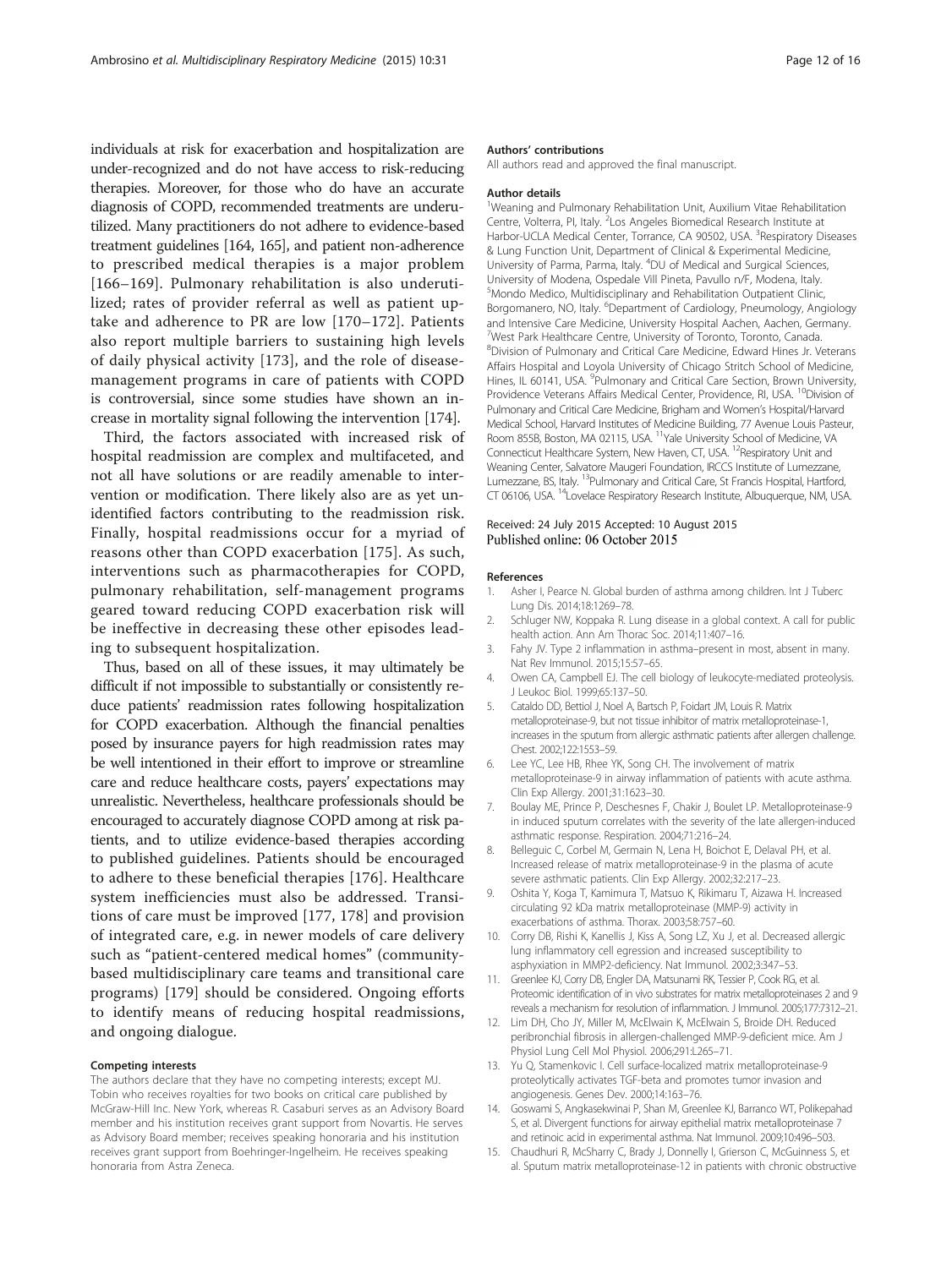<span id="page-12-0"></span>pulmonary disease and asthma: relationship to disease severity. J Allergy Clin Immunol. 2012;129:655–63.

- 16. Warner RL, Lukacs NW, Shapiro SD, Bhagarvathula N, Nerusu KC, Varani J, et al. Role of metalloelastase in a model of allergic lung responses induced by cockroach allergen. Am J Pathol. 2004;165:1921–30.
- 17. Owen CA. Leukocyte cell surface proteinases: regulation of expression, functions, and mechanisms of surface localization. Int J Biochem Cell Biol. 2008;40:1246–72.
- 18. Van Eerdewegh P, Little RD, Dupuis J, Del Mastro RG, Falls K, Simon J, et al. Association of the ADAM33 gene with asthma and bronchial hyperresponsiveness. Nature. 2002;418:426–30.
- 19. Chen C, Huang X, Sheppard D. ADAM33 is not essential for growth and development and does not modulate allergic asthma in mice. Mol Cell Biol. 2006;26:6950–6.
- 20. Shapiro SD, Owen CA. ADAM-33 surfaces as an asthma gene. N Engl J Med. 2002;347:936–8.
- 21. Puxeddu I, Pang YY, Harvey A, Haitchi HM, Nicholas B, Yoshisue H, et al. The soluble form of a disintegrin and metalloprotease 33 promotes angiogenesis: implications for airway remodeling in asthma. J Allergy Clin Immunol. 2008;121:1400–6.
- 22. Knolle MD, Nakajima T, Hergrueter A, Gupta K, Polverino F, Craig VJ, et al. Adam8 limits the development of allergic airway inflammation in mice. J Immunol. 2013;190:6434–49.
- 23. Tremblay K, Lemire M, Potvin C, Tremblay A, Hunninghake GM, Raby BA, et al. Genes to diseases (G2D) computational method to identify asthma candidate genes. PLoS One. 2008;3:e2907.
- 24. Matsuno O, Miyazaki E, Nureki S, Ueno T, Kumamoto T, Higuchi Y. Role of ADAM8 in experimental asthma. Immunol Lett. 2006;102:67–73.
- 25. Naus S, Blanchet MR, Gossens K, Zaph C, Bartsch JW, McNagny KM, et al. The metalloprotease-disintegrin ADAM8 is essential for the development of experimental asthma. Am J Respir Crit Care Med. 2010;181:1318–28.
- 26. Paulissen G, Rocks N, Gueders MM, Bedoret D, Crahay C, Quesada-Calvo F, et al. ADAM-8, a metalloproteinase, drives acute allergen-induced airway inflammation. Eur J Immunol. 2011;41:380–91.
- 27. Knolle MD, Owen CA. ADAM8: a new therapeutic target for asthma. Expert Opin Ther Targets. 2009;13:523–40.
- 28. Zhu Z, Zheng T, Homer RJ, Kim YK, Chen NY, Cohn L, et al. Acidic mammalian chitinase in asthmatic Th2 inflammation and IL-13 pathway activation. Science. 2004;304:1678–82.
- 29. Chupp GL, Lee CG, Jarjour N, Shim YM, Holm CT, He S, et al. A chitinase-like protein in the lung and circulation of patients with severe asthma. N Engl J Med. 2007;357:2016–27.
- 30. Ober C, Tan Z, Sun Y, Possick JD, Pan L, Nicolae R, et al. Effect of variation in CHI3L1 on serum YKL-40 level, risk of asthma, and lung function. N Engl J Med. 2008;358:1682–91.
- 31. Bierbaum S, Nickel R, Koch A, Lau S, Deichmann KA, Wahn U, et al. Polymorphisms and haplotypes of acid mammalian chitinase are associated with bronchial asthma. Am J Respir Crit Care Med. 2005;172:1505–09.
- 32. Lee CG, Hartl D, Lee GR, Koller B, Matsuura H, Da Silva CA, et al. Role of breast regression protein 39 (BRP-39)/chitinase 3-like-1 in Th2 and IL-13-induced tissue responses and apoptosis. J Exp Med. 2009;206:1149–66.
- 33. Porter P, Susarla SC, Polikepahad S, Qian Y, Hampton J, Kiss A, et al. Link between allergic asthma and airway mucosal infection suggested by proteinase-secreting household fungi. Mucosal Immunol. 2009;2:504–17.
- 34. Millien VO, Lu W, Shaw J, Yuan X, Mak G, Roberts L, et al. Cleavage of fibrinogen by proteinases elicits allergic responses through Toll-like receptor 4. Science. 2013;341:792–96.
- 35. Nadeem A, Alharbi NO, Vliagoftis H, Tyagi M, Ahmad SF, Sayed-Ahmed MM. Protease activated receptor-2 mediated dual oxidase-2 upregulation is involved in enhanced airway reactivity and inflammation in a mouse model of allergic asthma. Immunology. 2015; doi[:10.1111/imm.12453](http://dx.doi.org/10.1111/imm.12453). [Epub ahead of print].
- 36. Hong JH, Lee SI, Kim KE, Yong TS, Seo JT, Sohn MH, et al. German cockroach extract activates protease-activated receptor 2 in human airway epithelial cells. J Allergy Clin Immunol. 2004;113:315–19.
- 37. Boitano S, Flynn AN, Sherwood CL, Schulz SM, Hoffman J, Gruzinova I, et al. Alternaria alternata serine proteases induce lung inflammation and airway epithelial cell activation via PAR2. Am J Physiol Lung Cell Mol Physiol. 2011;300:L605–14.
- 38. Park MK, Cho MK, Kang SA, Park HK, Kim DH, Yu HS. Acanthamoeba protease activity promotes allergic airway inflammation via protease-activated receptor 2. PLoS One. 2014;9:e92726.
- 39. Drummond A, Beckett HP, Brown PD, Bone EA, Davidson AH, Galloway WA, et al. Preclinical and clinical studies of MMP inhibitors in cancer. Ann N Y Acad Sci. 1999;878:228–35.
- 40. Coussens LM, Fingleton B, Matrisian LM. Matrix metalloproteinase inhibitors and cancer: trials and tribulations. Science. 2002;295:2387–92.
- 41. Peterson JT. The importance of estimating the therapeutic index in the development of matrix metalloproteinase inhibitors. Cardiovasc Res. 2006;69:677–87.
- 42. Marshall DC, Lyman SK, McCauley S, Kovalenko M, Spangler R, Liu C, et al. Selective Allosteric Inhibition of MMP9 Is Efficacious in Preclinical Models of Ulcerative Colitis and Colorectal Cancer. PLoS One. 2015;10:e0127063.
- 43. Sela-Passwell N, Kikkeri R, Dym O, Rozenberg H, Margalit R, Arad-Yellin R, et al. Antibodies targeting the catalytic zinc complex of activated matrix metalloproteinases show therapeutic potential. Nat Med. 2012;18:143–47.
- 44. Tam EM, Wu YI, Butler GS, Stack MS, Overall CM. Collagen binding properties of the membrane type-1 matrix metalloproteinase (MT1-MMP) hemopexin C domain. The ectodomain of the 44-kDa autocatalytic product of MT1-MMP inhibits cell invasion by disrupting native type I collagen cleavage. J Biol Chem. 2002;277:39005–14.
- 45. Gao W, Zhu J, Westfield LA, Tuley EA, Anderson PJ, Sadler JE. Rearranging exosites in noncatalytic domains can redirect the substrate specificity of ADAMTS proteases. J Biol Chem. 2012;287:26944–52.
- 46. Berair R, Brightling CE. Asthma therapy and its effect on airway remodelling. Drugs. 2014;74:1345–69.
- 47. Wilson CL, Ouellette AJ, Satchell DP, Ayabe T, Lopez-Boado YS, Stratman JL, et al. Regulation of intestinal a-defensin activation by the metalloproteinase matrilysin in innate host defense. Science. 1999;286:113–17.
- 48. Houghton AM, Hartzell WO, Robbins CS, Gomis-Ruth FX, Shapiro SD. Macrophage elastase kills bacteria within murine macrophages. Nature. 2009;460:637–41.
- 49. Harb H, Renz H. Update on epigenetics in allergic disease. J Allergy Clin Immunol. 2015;135:15–24.
- 50. Booton R, Lindsay MA. Emerging role of MicroRNAs and long noncoding RNAs in respiratory disease. Chest. 2014;146:193–204.
- 51. Kumar RK, Hitchins MP, Foster PS. Epigenetic changes in childhood asthma. Dis Model Mech. 2009;2:549–53.
- 52. Garbacki N, Di VE, Huynh-Thu VA, Geurts P, Irrthum A, Crahay C, et al. MicroRNAs profiling in murine models of acute and chronic asthma: a relationship with mRNAs targets. PLoS One. 2011;6:e16509.
- 53. Kabesch M, Adcock IM. Epigenetics in asthma and COPD. Biochimie. 2012;94:2231–41.
- 54. Mattes J, Yang M, Foster PS. Regulation of microRNA by antagomirs: a new class of pharmacological antagonists for the specific regulation of gene function? Am J Respir Cell Mol Biol. 2007;36:8–12.
- 55. Mattes J, Collison A, Plank M, Phipps S, Foster PS. Antagonism of microRNA-126 suppresses the effector function of TH2 cells and the development of allergic airways disease. Proc Natl Acad Sci U S A. 2009;106:18704–9.
- 56. Murray CJ, Lopez AD. Measuring the global burden of disease. N Engl J Med. 2013;369:448–57.
- 57. Rennard SI, Fogarty C, Kelsen S, Long W, Ramsdell J, Allison J, et al. The safety and efficacy of infliximab in moderate to severe chronic obstructive pulmonary disease. Am J Respir Crit Care Med. 2007;175:926–34.
- 58. Criner GJ, Connett JE, Aaron SD, Albert RK, Bailey WC, Casaburi R, et al. Simvastatin for the prevention of exacerbations in moderate-to-severe COPD. N Engl J Med. 2014;370:2201–10.
- 59. Roth MD, Connett JE, D'Armiento JM, Foronjy RF, Friedman PJ, Goldin JG, et al. Feasibility of retinoids for the treatment of emphysema study. Chest. 2006;130:1334–45.
- 60. Biomarkers Definitions Working Group. Biomarkers and surrogate endpoints: preferred definitions and conceptual framework. Clin Pharmacol Ther. 2001;69:89–95.
- 61. Singh D, Edwards L, Tal-Singer R, Rennard S. Sputum neutrophils as a biomarker in COPD: findings from the ECLIPSE study. Respir Res. 2010;11:77.
- 62. Stanescu D, Sanna A, Veriter C, Kostianev S, Calcagni PG, Fabbri LM, et al. Airways obstruction, chronic expectoration, and rapid decline of FEV1 in smokers are associated with increased levels of sputum neutrophils. Thorax. 1996;51:267–71.
- 63. Beeh KM, Beier J, Kornmann O, Mander A, Buhl R. Long-term repeatability of induced sputum cells and inflammatory markers in stable, moderately severe COPD. Chest. 2003;123:778–83.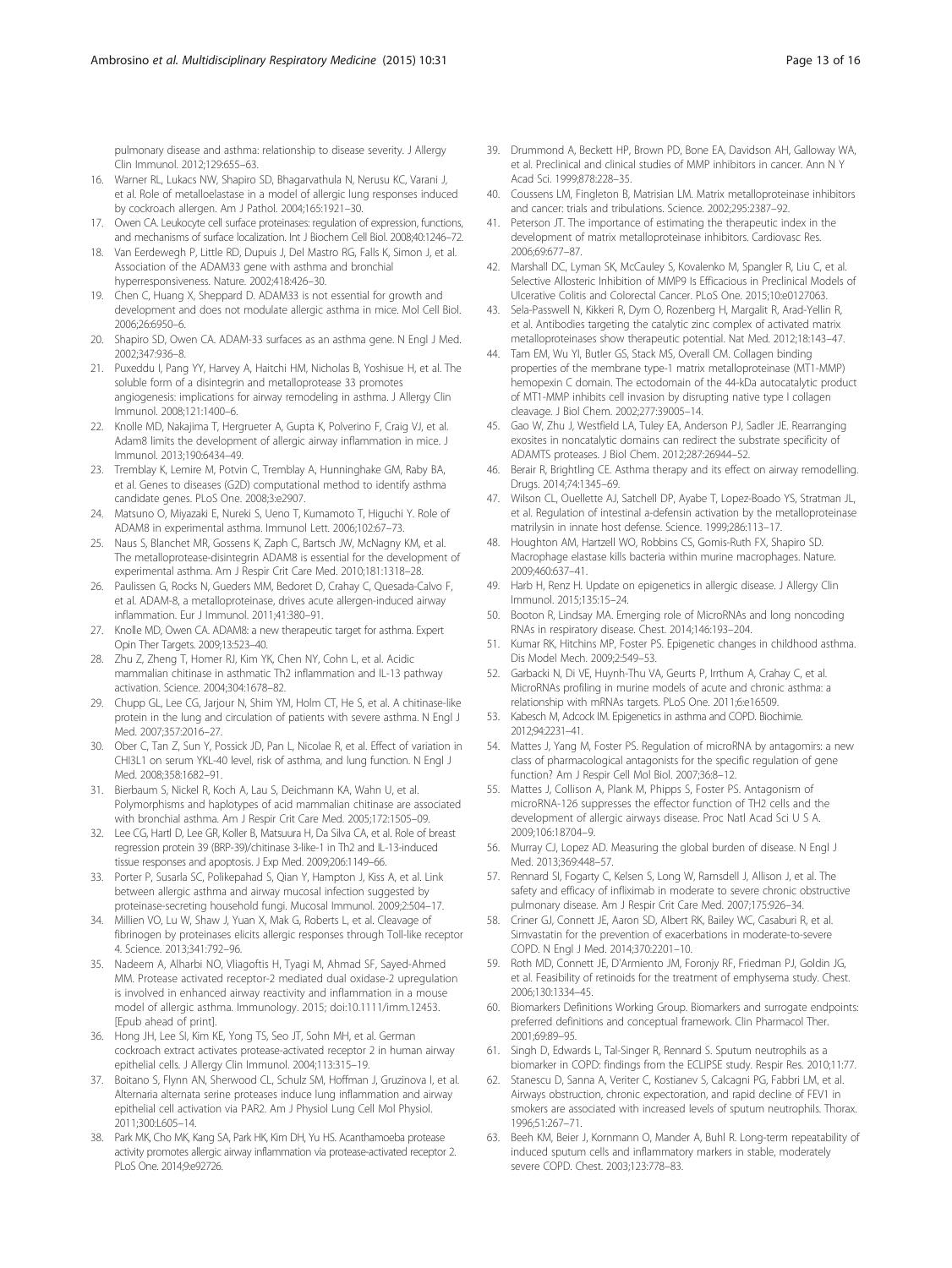- <span id="page-13-0"></span>64. Hospers JJ, Schouten JP, Weiss ST, Rijcken B, Postma DS. Asthma attacks with eosinophilia predict mortality from chronic obstructive pulmonary disease in a general population sample. Am J Respir Crit Care Med. 1999;160:1869–74.
- 65. Bafadhel M, McKenna S, Terry S, Mistry V, Pancholi M, Venge P, et al. Blood eosinophils to direct corticosteroid treatment of exacerbations of chronic obstructive pulmonary disease: a randomized placebo-controlled trial. Am J Respir Crit Care Med. 2012;186:48–55.
- 66. Bafadhel M, McKenna S, Terry S, Mistry V, Reid C, Haldar P, et al. Acute exacerbations of chronic obstructive pulmonary disease: identification of biologic clusters and their biomarkers. Am J Respir Crit Care Med. 2011;184:662–71.
- 67. Pascoe S, Locantore N, Dransfield MT, Barnes NC, Pavord ID. Blood eosinophil counts, exacerbations, and response to the addition of inhaled fluticasone furoate to vilanterol in patients with chronic obstructive pulmonary disease: a secondary analysis of data from two parallel randomised controlled trials. Lancet Respir Med. 2015;3:435–42.
- 68. Bafadhel M, Davies L, Calverley PM, Aaron SD, Brightling CE, Pavord ID. Blood eosinophil guided prednisolone therapy for exacerbations of COPD: a further analysis. Eur Respir J. 2014;44:789–91.
- 69. Barrecheguren M, Esquinas C, Miravitlles M. The asthma-chronic obstructive pulmonary disease overlap syndrome (ACOS): opportunities and challenges. Curr Opin Pulm Med. 2015;21:74–9.
- 70. Celli BR, Locantore N, Yates J, Tal-Singer R, Miller BE, Bakke P, et al. Inflammatory biomarkers improve clinical prediction of mortality in chronic obstructive pulmonary disease. Am J Respir Crit Care Med. 2012;185:1065–72.
- 71. Duvoix A, Dickens J, Haq I, Mannino D, Miller B, Tal-Singer R, et al. Blood fibrinogen as a biomarker of chronic obstructive pulmonary disease. Thorax. 2013;68:670–6.
- 72. Gan WQ, Man SF, Senthilselvan A, Sin DD. Association between chronic obstructive pulmonary disease and systemic inflammation: a systematic review and a meta-analysis. Thorax. 2004;59:574–80.
- 73. de Torres JP, Cordoba-Lanus E, Lopez-Aguilar C, de Muros FM, de Montejo GA, Aguirre-Jaime A, et al. C-reactive protein levels and clinically important predictive outcomes in stable COPD patients. Eur Respir J. 2006;27:902–07.
- 74. Moy ML, Teylan M, Weston NA, Gagnon DR, Danilack VA, Garshick E. Daily step count is associated with plasma C-reactive protein and IL-6 in a US cohort with COPD. Chest. 2014;145:542–50.
- 75. Cardini S, Dalli J, Fineschi S, Perretti M, Lungarella G, Lucattelli M. Genetic ablation of the fpr1 gene confers protection from smoking-induced lung emphysema in mice. Am J Respir Cell Mol Biol. 2012;47:332–39.
- 76. Dahl M, Vestbo J, Lange P, Bojesen SE, Tybjaerg-Hansen A, Nordestgaard BG. C-reactive protein as a predictor of prognosis in chronic obstructive pulmonary disease. Am J Respir Crit Care Med. 2007;175:250–5.
- 77. Agusti A, Edwards LD, Rennard SI, MacNee W, Tal-Singer R, Miller BE, et al. Persistent systemic inflammation is associated with poor clinical outcomes in COPD: a novel phenotype. PLoS One. 2012;7:e37483.
- 78. Man SF, Connett JE, Anthonisen NR, Wise RA, Tashkin DP, Sin DD. C-reactive protein and mortality in mild to moderate chronic obstructive pulmonary disease. Thorax. 2006;61:849–53.
- 79. Wang KY, Arima N, Higuchi S, Shimajiri S, Tanimoto A, Murata Y, et al. Switch of histamine receptor expression from H2 to H1 during differentiation of monocytes into macrophages. FEBS Lett. 2000;473:345–48.
- 80. Lomas DA, Silverman EK, Edwards LD, Locantore NW, Miller BE, Horstman DH, et al. Serum surfactant protein D is steroid sensitive and associated with exacerbations of COPD. Eur Respir J. 2009;34:95–102.
- 81. Laucho-Contreras ME, Polverino F, Gupta K, Taylor KL, Kelly E, Pinto-Plata V, et al. Protective role for club cell secretory protein-16 (CC16) in the development of chronic obstructive pulmonary disease. Eur Respir J. 2015;45:1544–56.
- 82. Zhu L, Di PY, Wu R, Pinkerton KE, Chen Y. Repression of CC16 by cigarette smoke (CS) exposure. PLoS One. 2015;10:e0116159.
- 83. Lomas DA, Silverman EK, Edwards LD, Miller BE, Coxson HO, Tal-Singer R. Evaluation of serum CC-16 as a biomarker for COPD in the ECLIPSE cohort. Thorax. 2008;63:1058–63.
- 84. Park HY, Churg A, Wright JL, Li Y, Tam S, Man SF, et al. Club cell protein 16 and disease progression in chronic obstructive pulmonary disease. Am J Respir Crit Care Med. 2013;188:1413–19.
- 85. Pinto-Plata V, Toso J, Lee K, Park D, Bilello J, Mullerova H, et al. Profiling serum biomarkers in patients with COPD: associations with clinical parameters. Thorax. 2007;62:595–601.
- 86. Hurst JR, Donaldson GC, Perera WR, Wilkinson TM, Bilello JA, Hagan GW, et al. Use of plasma biomarkers at exacerbation of chronic obstructive pulmonary disease. Am J Respir Crit Care Med. 2006;174:867–74.
- 87. Sin DD, Miller BE, Duvoix A, Man SF, Zhang X, Silverman EK, et al. Serum PARC/CCL-18 concentrations and health outcomes in chronic obstructive pulmonary disease. Am J Respir Crit Care Med. 2011;183:1187–92.
- 88. Hergrueter AH, Nguyen K, Owen CA. Matrix metalloproteinases: all the RAGE in the acute respiratory distress syndrome. Am J Physiol Lung Cell Mol Physiol. 2011;300:L512–5.
- 89. Cheng DT, Kim DK, Cockayne DA, Belousov A, Bitter H, Cho MH, et al. Systemic soluble receptor for advanced glycation endproducts is a biomarker of emphysema and associated with AGER genetic variants in patients with chronic obstructive pulmonary disease. Am J Respir Crit Care Med. 2013;188:948–57.
- 90. Siedlinski M, Cho MH, Bakke P, Gulsvik A, Lomas DA, Anderson W, et al. Genome-wide association study of smoking behaviours in patients with COPD. Thorax. 2011;66:894–902.
- 91. Pillai SG, Ge D, Zhu G, Kong X, Shianna KV, Need AC, et al. A genome-wide association study in chronic obstructive pulmonary disease (COPD): identification of two major susceptibility loci. PLoS Genet. 2009;5:e1000421.
- 92. Cho MH, McDonald ML, Zhou X, Mattheisen M, Castaldi PJ, Hersh CP, et al. Risk loci for chronic obstructive pulmonary disease: a genome-wide association study and meta-analysis. Lancet Respir Med. 2014;2:214–25.
- 93. Castaldi PJ, Cho MH, San Jose ER, McDonald ML, Laird N, Beaty TH, et al. Genome-wide association identifies regulatory Loci associated with distinct local histogram emphysema patterns. Am J Respir Crit Care Med. 2014;190:399–409.
- 94. Pillai SG, Kong X, Edwards LD, Cho MH, Anderson WH, Coxson HO, et al. Loci identified by genome-wide association studies influence different disease-related phenotypes in chronic obstructive pulmonary disease. Am J Respir Crit Care Med. 2010;182:1498–505.
- 95. Kim DK, Cho MH, Hersh CP, Lomas DA, Miller BE, Kong X, et al. Genomewide association analysis of blood biomarkers in chronic obstructive pulmonary disease. Am J Respir Crit Care Med. 2012;186:1238–47.
- 96. Hautamaki RD, Kobayashi DK, Senior RM, Shapiro SD. Requirement for macrophage elastase for cigarette smoke-induced emphysema in mice. Science. 1997;277:2002–4.
- 97. Houghton AM, Quintero PA, Perkins DL, Kobayashi DK, Kelley DG, Marconcini LA, et al. Elastin fragments drive disease progression in a murine model of emphysema. J Clin Invest. 2006;116:753–9.
- 98. Lao T, Glass K, Qiu W, Polverino F, Gupta K, Morrow J, et al. Haploinsufficiency of Hedgehog interacting protein causes increased emphysema induced by cigarette smoke through network rewiring. Genome Med. 2015;7:12.
- 99. Sambamurthy N, Leme AS, Oury TD, Shapiro SD. The receptor for advanced glycation end products (RAGE) contributes to the progression of emphysema in mice. PLoS One. 2015;10:e0118979.
- 100. Ubhi BK, Riley JH, Shaw PA, Lomas DA, Tal-Singer R, MacNee W, et al. Metabolic profiling detects biomarkers of protein degradation in COPD patients. Eur Respir J. 2012;40:345–55.
- 101. Wang L, Tang Y, Liu S, Mao S, Ling Y, Liu D, et al. Metabonomic profiling of serum and urine by (1)H NMR-based spectroscopy discriminates patients with chronic obstructive pulmonary disease and healthy individuals. PLoS One. 2013;8:e65675.
- 102. Bowler RP, Jacobson S, Cruickshank C, Hughes GJ, Siska C, Ory DS, et al. Plasma sphingolipids associated with chronic obstructive pulmonary disease phenotypes. Am J Respir Crit Care Med. 2015;191:275–84.
- 103. Singh D, Fox SM, Tal-Singer R, Plumb J, Bates S, Broad P, et al. Induced sputum genes associated with spirometric and radiological disease severity in COPD ex-smokers. Thorax. 2011;66:489–95.
- 104. Menche J, Sharma A, Cho MH, Mayer RJ, Rennard SI, Celli B, et al. A diVIsive Shuffling Approach (VIStA) for gene expression analysis to identify subtypes in Chronic Obstructive Pulmonary Disease. BMC Syst Biol. 2014;8 Suppl 2:S8.
- 105. Qiu W, Cho MH, Riley JH, Anderson WH, Singh D, Bakke P, et al. Genetics of sputum gene expression in chronic obstructive pulmonary disease. PLoS One. 2011;6:e24395.
- 106. Singh D, Fox SM, Tal-Singer R, Bates S, Riley JH, Celli B. Altered gene expression in blood and sputum in COPD frequent exacerbators in the ECLIPSE cohort. PLoS One. 2014;9:e107381.
- 107. Man SF, Xing L, Connett JE, Anthonisen NR, Wise RA, Tashkin DP, et al. Circulating fibronectin to C-reactive protein ratio and mortality: a biomarker in COPD? Eur Respir J. 2008;32:1451–57.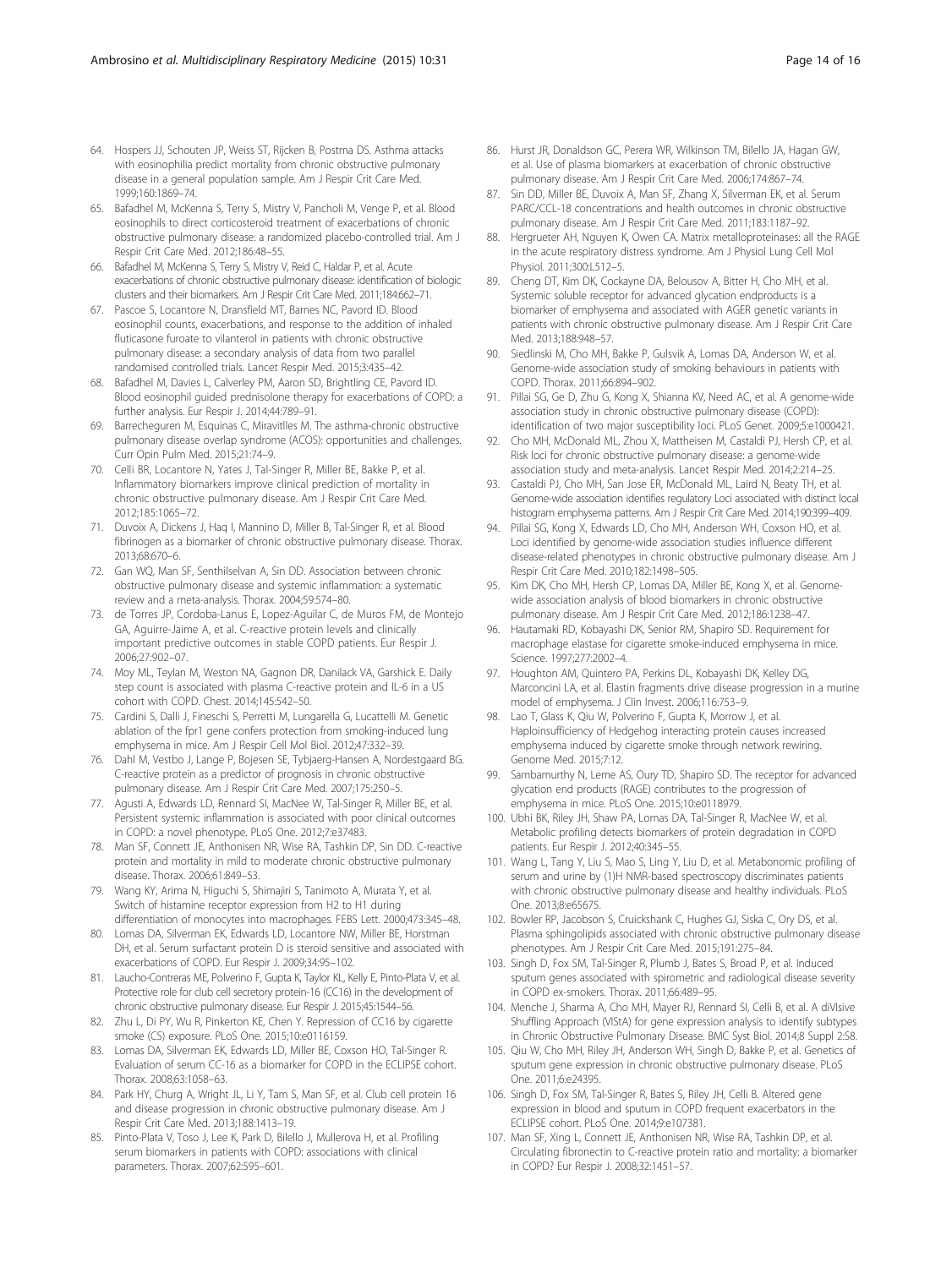- <span id="page-14-0"></span>108. Engstrom G, Segelstorm N, Ekberg-Aronsson M, Nilsson PM, Lindgarde F, Lofdahl CG. Plasma markers of inflammation and incidence of hospitalisations for COPD: results from a population-based cohort study. Thorax. 2009;64:211–15.
- 109. Almagro P, Cabrera FJ, Diez J, Boixeda R, Alonso Ortiz MB, Murio C, et al. Comorbidities and short-term prognosis in patients hospitalized for acute exacerbation of COPD: the EPOC en Servicios de medicina interna (ESMI) study. Chest. 2012;142(5):1126–33.
- 110. Chawla H, Bulathsinghala C, Tejada JP, Wakefield D, ZuWallack R. Physical activity as a predictor of thirty-day hospital readmission after a discharge for a clinical exacerbation of chronic obstructive pulmonary disease. Ann Am Thorac Soc. 2014;11(8):1203–9.
- 111. Hurst JR, Vestbo J, Anzueto A, Locantore N, Müllerova H, Tal-Singer R, et al. Susceptibility to exacerbation in chronic obstructive pulmonary disease. N Engl J Med. 2010;363(12):1128–38.
- 112. Pinto-Plata VM, Cote C, Cabral H, Taylor J, Celli BR. The 6-min walk distance: change over time and value as a predictor of survival in severe COPD. Eur Respir J. 2004;23(1):28–33.
- 113. Cazzola M, Bettoncelli G, Sessa E, Cricelli C, Biscione G. Prevalence of comorbidities in patients with Chronic Obstructive Pulmonary Disease. Respiration. 2010;80:112–9.
- 114. Mullerova H, Maselli DJ, Locantore N, Vestbo J, Hurst JR, Wedzicha JA, et al. Hospitalized exacerbations of COPD: risk factors and outcomes in the ECLIPSE cohort. Chest. 2015;147(4):999–1007.
- 115. Bestall JC, Paul EA, Garrod R, Garnham R, Jones PW, Wedzicha JA. Usefulness of the Medical Research Council (MRC) dyspnoea scale as a measure of disability in patients with chronic obstructive pulmonary disease. Thorax. 1999;54(7):581–6.
- 116. Jones PW, Quirk FH, Baveystock CM, Littlejohns P. A self-complete measure of health status for chronic airflow limitation. The St. George's Respiratory Questionnaire. Am Rev Respir Dis. 1992;145(6):1321–7.
- 117. Almagro P, Calbo E. Ochoa de Echagüen A, Barreiro B, Quintana S, Heredia JL, et al. Mortality after hospitalization for COPD. Chest. 2002;121(5):1441–8.
- 118. Celli B, Decramer M, Kesten S, Liu D, Mehra S, Tashkin DP, et al. Mortality in the 4-year trial of tiotropium (UPLIFT) in patients with chronic obstructive pulmonary disease. Am J Respir Crit Care Med. 2009;180(10):948–55.
- 119. Jencks SF, Williams MV, Coleman EA. Rehospitalizations among patients in the Medicare fee-for-service program. N Engl J Med. 2009;360(14):1418–28.
- 120. Baker CL, Zou KH, Su J. Risk assessment of readmissions following an initial COPD-related hospitalization. Int J Chron Obstruct Pulmon Dis. 2013;8:551–9.
- 121. Krumholz HM, Merrill AR, Schone EM, Schreiner GC, Chen J, et al. Patterns of hospital performance in acute myocardial infarction and heart failure 30-day mortality and readmission. Circ Cardiovasc Qual Outcomes. 2009;2(5):407–13.
- 122. Feemster LC, Au DH. Penalizing hospitals for chronic obstructive pulmonary disease readmissions. Am J Respir Crit Care Med. 2014;189(6):634–9.
- 123. Sharif R, Parekh TM, Pierson KS, Kuo YF, Sharma G. Predictors of early readmission among patients 40 to 64 years of age hospitalized for Chronic Obstructive Pulmonary Disease. Ann Am Thorac Soc. 2014;11(5):685–94.
- 124. Elixhauser A, Au DH, Podulka J. Readmissions for Chronic Obstructive Pulmonary Disease. 2008: Statistical Brief #121, in Healthcare Cost and Utilization Project (HCUP) Statistical Briefs2006: Rockville (MD).
- 125. Steer J, Gibson GJ, Bourke SC. Predicting outcomes following hospitalization for acute exacerbations of COPD. QJM. 2010;103(11):817–29.
- 126. Vestbo J, Anderson W, Coxson HO, Crim C, Dawber F, et al. Evaluation of COPD Longitudinally to Identify Predictive Surrogate End-points (ECLIPSE). Eur Respir J. 2008;31(4):869–73.
- 127. Han MK, Kazerooni EA, Lynch DA, Liu LX, Murray S, et al. Chronic obstructive pulmonary disease exacerbations in the COPDGene study: associated radiologic phenotypes. Radiology. 2011;261(1):274–82.
- 128. Turner AM, Sen S, Steeley C, Khan Y, Sweeney P, et al. Evaluation of oxygen prescription in relation to hospital admission rate in patients with chronic obstructive pulmonary disease. BMC Pulm Med. 2014;14:127.
- 129. Garcia-Aymerich J, Farrero E, Félez MA, Izquierdo J, Marrades RM, et al. Risk factors of readmission to hospital for a COPD exacerbation: a prospective study. Thorax. 2003;58(2):100–5.
- 130. Kansagara D, Englander H, Salanitro A, Kagen D, Theobald C, et al. Risk prediction models for hospital readmission: a systematic review. JAMA. 2011;306(15):1688–98.
- 131. (GOLD), G.I.f.C.O.L.D. Global Strategy for the Diagnosis, Management and Prevention of COPD (Updated 2014). 2014 7/02/14.
- 132. Jones PW. Long-acting muscarinic antagonists for the prevention of exacerbations of chronic obstructive pulmonary disease. Ther Adv Respir Dis. 2015;9(3):84–96.
- 133. Tashkin DP, Celli B, Senn S, Burkhart D, Kesten S, et al. A 4-year trial of tiotropium in chronic obstructive pulmonary disease. N Engl J Med. 2008;359(15):1543–54.
- 134. Aaron SD, Vandemheen KL, Fergusson D, Maltais F, Bourbeau J, et al. Tiotropium in combination with placebo, salmeterol, or fluticasonesalmeterol for treatment of chronic obstructive pulmonary disease: a randomized trial. Ann Intern Med. 2007;146(8):545–55.
- 135. Niewoehner DE, Rice K, Cote C, Paulson D, Cooper Jr JA, et al. Prevention of exacerbations of chronic obstructive pulmonary disease with tiotropium, a once-daily inhaled anticholinergic bronchodilator: a randomized trial. Ann Intern Med. 2005;143(5):317–26.
- 136. Short PM, Williamson PA, Elder DH, Lipworth SI, Schembri S, et al. The impact of tiotropium on mortality and exacerbations when added to inhaled corticosteroids and long-acting beta-agonist therapy in COPD. Chest. 2012;141(1):81–6.
- 137. Albert RK, Connett J, Bailey WC, Casaburi R, Cooper Jr JA, et al. Azithromycin for prevention of exacerbations of COPD. N Engl J Med. 2011;365(8):689–98.
- 138. Moll K, Sun SX, Ellis JJ, Howe A, Amin A. Impact of roflumilast on exacerbations of COPD, health care utilization, and costs in a predominantly elderly Medicare Advantage population. Int J Chron Obstruct Pulmon Dis. 2015;10:565–76.
- 139. Au DH, Bryson CL, Chien JW, Sun H, Udris EM, et al. The effects of smoking cessation on the risk of chronic obstructive pulmonary disease exacerbations. J Gen Intern Med. 2009;24(4):457–63.
- 140. Poole PJ, Chacko E, Wood-Baker RW, Cates CJ. Influenza vaccine for patients with chronic obstructive pulmonary disease. Cochrane Database Syst Rev. 2006;1:CD002733.
- 141. Sung LC, Chen CI, Fang YA, Lai CH, Hsu YP, et al. Influenza vaccination reduces hospitalization for acute coronary syndrome in elderly patients with chronic obstructive pulmonary disease: a population-based cohort study. Vaccine. 2014;32(30):3843–9.
- 142. Fan VS, Ramsey SD, Giardino ND, Make BJ, Emery CF, et al. Sex, depression, and risk of hospitalization and mortality in chronic obstructive pulmonary disease. Arch Intern Med. 2007;167(21):2345–53.
- 143. Pooler A, Beech R. Examining the relationship between anxiety and depression and exacerbations of COPD which result in hospital admission: a systematic review. Int J Chron Obstruct Pulmon Dis. 2014;9:315–30.
- 144. Snider JT, Jena AB, Linthicum MT, Hegazi RA, Partridge JS, et al. Effect of Hospital Use of Oral Nutritional Supplementation on Length of Stay, Hospital Cost, and 30-Day Readmissions Among Medicare Patients With COPD. Chest. 2015;147(6):1477–84.
- 145. Gonzalez C, Servera E, Marin J. Importance of noninvasively measured respiratory muscle overload among the causes of hospital readmission of COPD patients. Chest. 2008;133(4):941–7.
- 146. Coughlin S, Liang WE, Parthasarathy S. Retrospective Assessment of Home Ventilation to Reduce Rehospitalization in Chronic Obstructive Pulmonary Disease. J Clin Sleep Med. 2015;11(6):663–70.
- 147. Lindenauer PK, Stefan MS, Shieh MS, Pekow PS, Rothberg MB, et al. Outcomes associated with invasive and noninvasive ventilation among patients hospitalized with exacerbations of chronic obstructive pulmonary disease. JAMA Intern Med. 2014;174(12):1982–93.
- 148. Sharma G, Kuo YF, Freeman JL, Zhang DD, Goodwin JS. Outpatient followup visit and 30-day emergency department visit and readmission in patients hospitalized for chronic obstructive pulmonary disease. Arch Intern Med. 2010;170(18):1664–70.
- 149. Sin DD, Bell NR, Svenson LW, Man SF. The impact of follow-up physician visits on emergency readmissions for patients with asthma and chronic obstructive pulmonary disease: a population-based study. Am J Med. 2002;112(2):120–5.
- 150. Gavish R, Levy A, Dekel OK, Karp E, Maimon N. The association between hospital readmission and pulmonologist follow-up visits in patients with Chronic Obstructive Pulmonary Disease. Chest. 2015;doi: [10.1378/chest.14-1453.](http://dx.doi.org/10.1378/chest.14-1453) [Epub ahead of print].
- 151. Spruit MA, Singh SJ, Garvey C, ZuWallack R, Nici L, et al. An official American Thoracic Society/European Respiratory Society statement: key concepts and advances in pulmonary rehabilitation. Am J Respir Crit Care Med. 2013;188(8):e13–64.